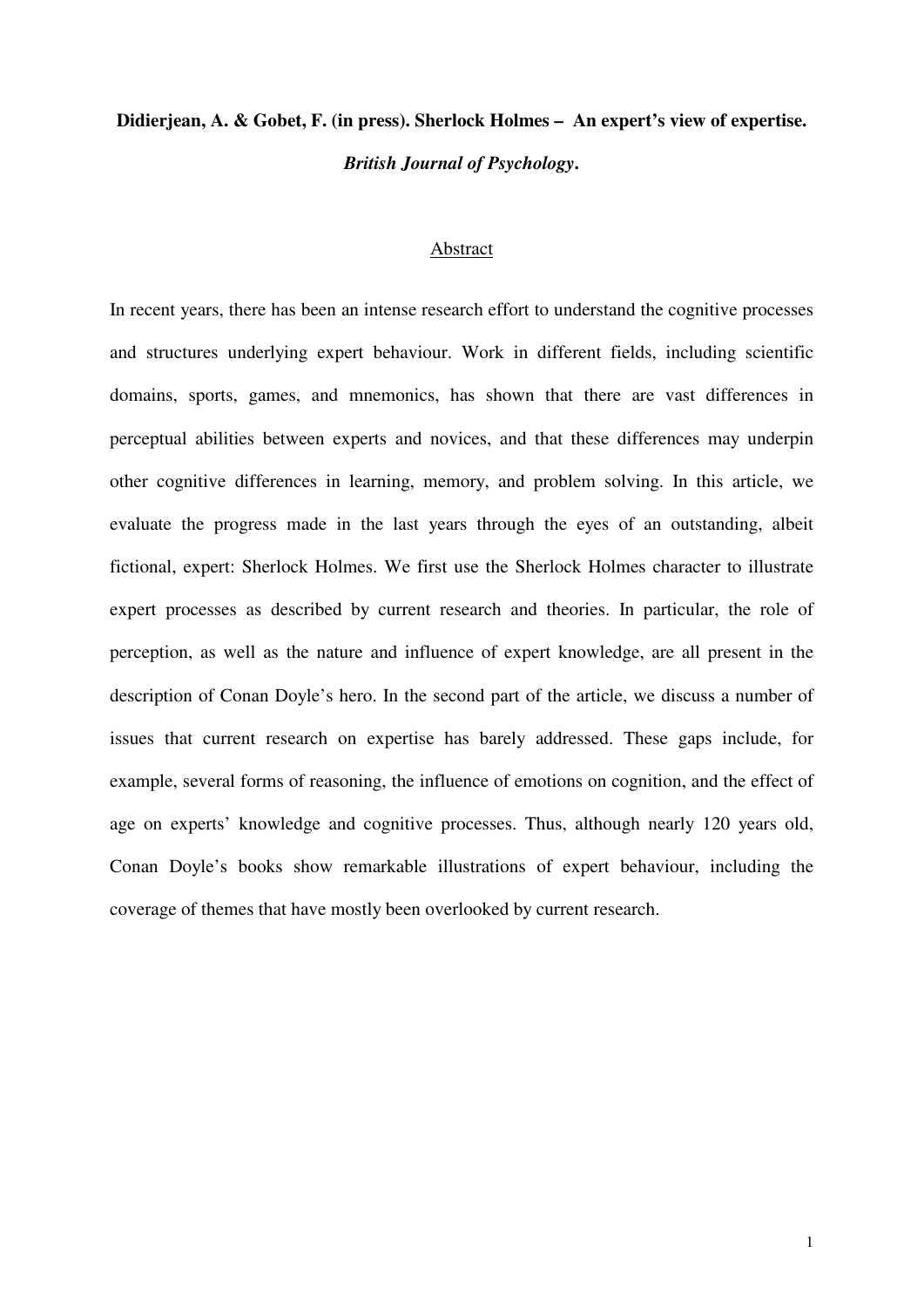#### **Sherlock Holmes – An Expert's View of Expertise**

For over a century, numerous studies in psychology have aimed at understanding what differentiates experts from novices in a given domain. If the mental functioning of experts is not that of novices, what are the differences? This question has been addressed in many domains, such as chess (e.g., Binet, 1894; Chase & Simon, 1973; De Groot, 1946; Gobet & Simon, 1996a; see Gobet, 1998b, for a review), mental calculation (e.g., Binet, 1894; Staszewski, 1988), and medical expertise (Myles-Worley, Johnston & Simons, 1988; Norman, Brooks & Allen, 1989; Rikers, Schmidt, & Boshuizen, 2002; Schmidt & Boshuizen, 1993).

From a methodological point of view, most of these studies have compared a sample of experts with a sample of novices in a series of tasks more or less related to the domain of interest. More rarely, some studies have examined a single expert, whose mental functioning is studied at length in experimental situations and/or in natural settings (e.g., Chaffin & Imreh, 2002; Ericsson, Delaney, Weaver, & Mahadevan, 2004; Gobet & Simon, 1996b). Although in the tradition of single-subject studies, our objective here is somewhat different. We do aim to observe a unique expert in a given domain, but this expert is *a literary figure*: Sherlock Holmes.

From 1887 to 1927, Conan Doyle wrote four novels and fifty-six short stories describing an expert in criminology, Sherlock Holmes, in several of his enquiries. Although there is a long literary tradition recounting the adventures of experts in criminology policemen, detectives, and others—Conan Doyle sets himself apart in his works not only by his deep-rooted interest in the scientific knowledge of the time (e.g., Snyder, 2004), but also by his declared intention to describe Sherlock Holmes's mental functioning through his discussions with Dr. Watson. Since their first encounter in *A Study in Scarlet*, Watson closely follows the investigations carried out by Holmes, who attempts to explain to his good friend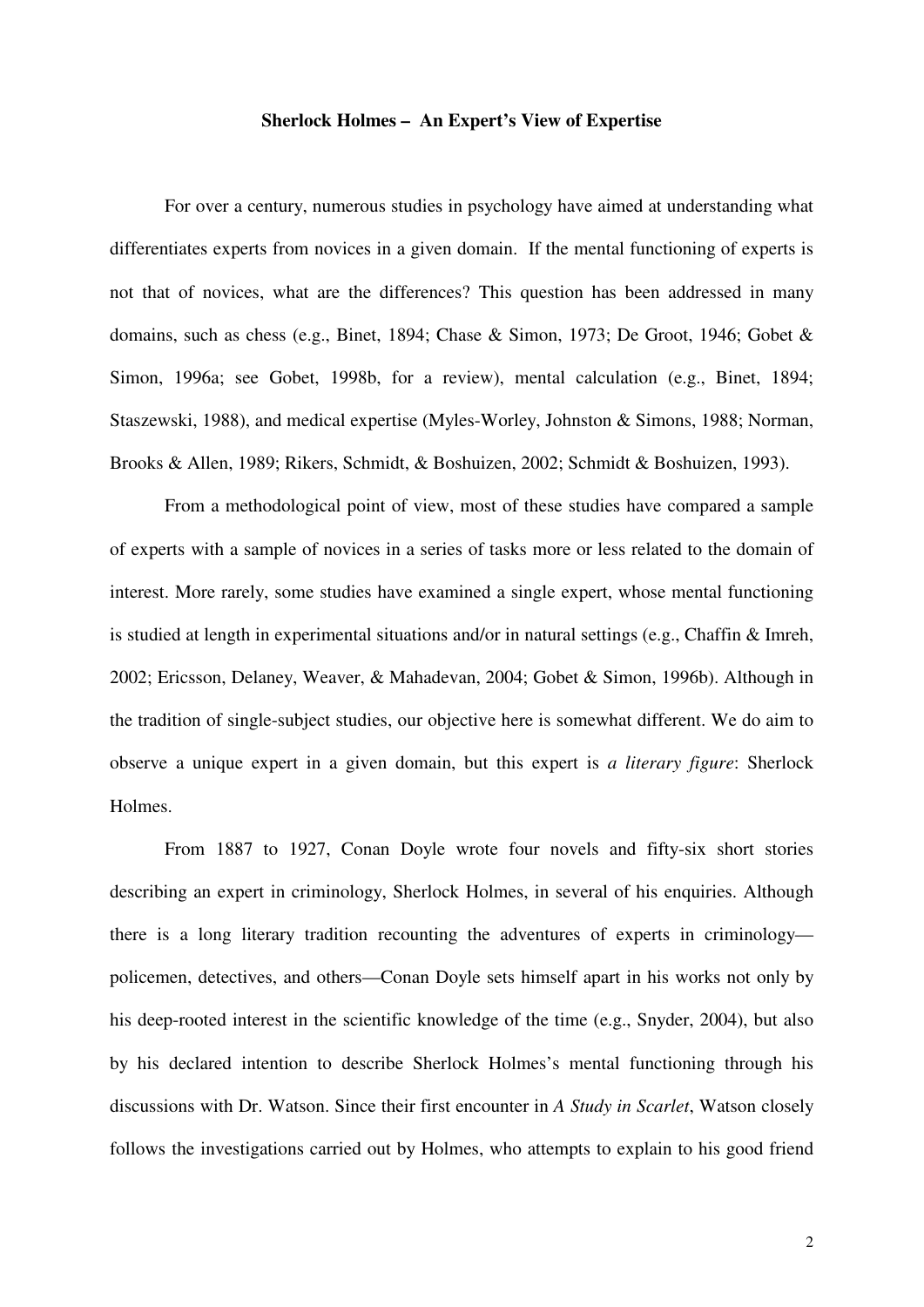the secrets of his art from a cognitive point of view. Our aim in this article is twofold. Firstly, we want to show that Sherlock Holmes's mental functioning is a good reflection of our current knowledge of experts' thinking. Secondly, we identify several aspects of Sherlock Holmes's mental functioning that *are not addressed* in current research into cognitive expertise. We do not mean to provide a scientific analysis of Sherlock Holmes's mental processes that can shed new light on the field of expertise; rather, we use this fictional character as an illustration motivating reflection on the scientific study of expertise. Thus, we beg the reader not to take Sherlock Holmes too seriously as a scientific model of expertise, but to enjoy and reflect on the sometimes surprising twists that his adventures give to cognitive processes.

# **Sherlock Holmes "Decrypted" through Our Current Knowledge of Cognitive Expertise**

In cognitive psychology, modern works find their origin in de Groot's (1946) book on chess expertise. This book, which relies on the analysis of verbal protocols and experimental tasks, highlights two phenomena that constitute the foundation of current research into cognitive expertise. According to the first phenomenon, the study of expertise cannot be separated from the study of perception. Because experts' knowledge is different to novices', and because visual perception consists in a large part in evoking knowledge in order to structure perceived scenes (e.g., Henderson & Hollingworth, 1999), experts differ from novices as soon as a scene is perceived (Chase & Simon, 1973; Laurent, Ward, Williams, & Ripoll, 2006; Reingold, Charness, Schultetus, & Stampe, 2001; Reingold, Charness, Pomplun, & Stampe, 2001). Experts literally "see" situations taken from their domain of expertise differently to novices. According to de Groot (1946), this perceptual advantage is one of the keys to experts' superior performance. A substantial part of recent research into expertise thus endeavours to understand the mechanisms underpinning expert perception (e.g., de Groot &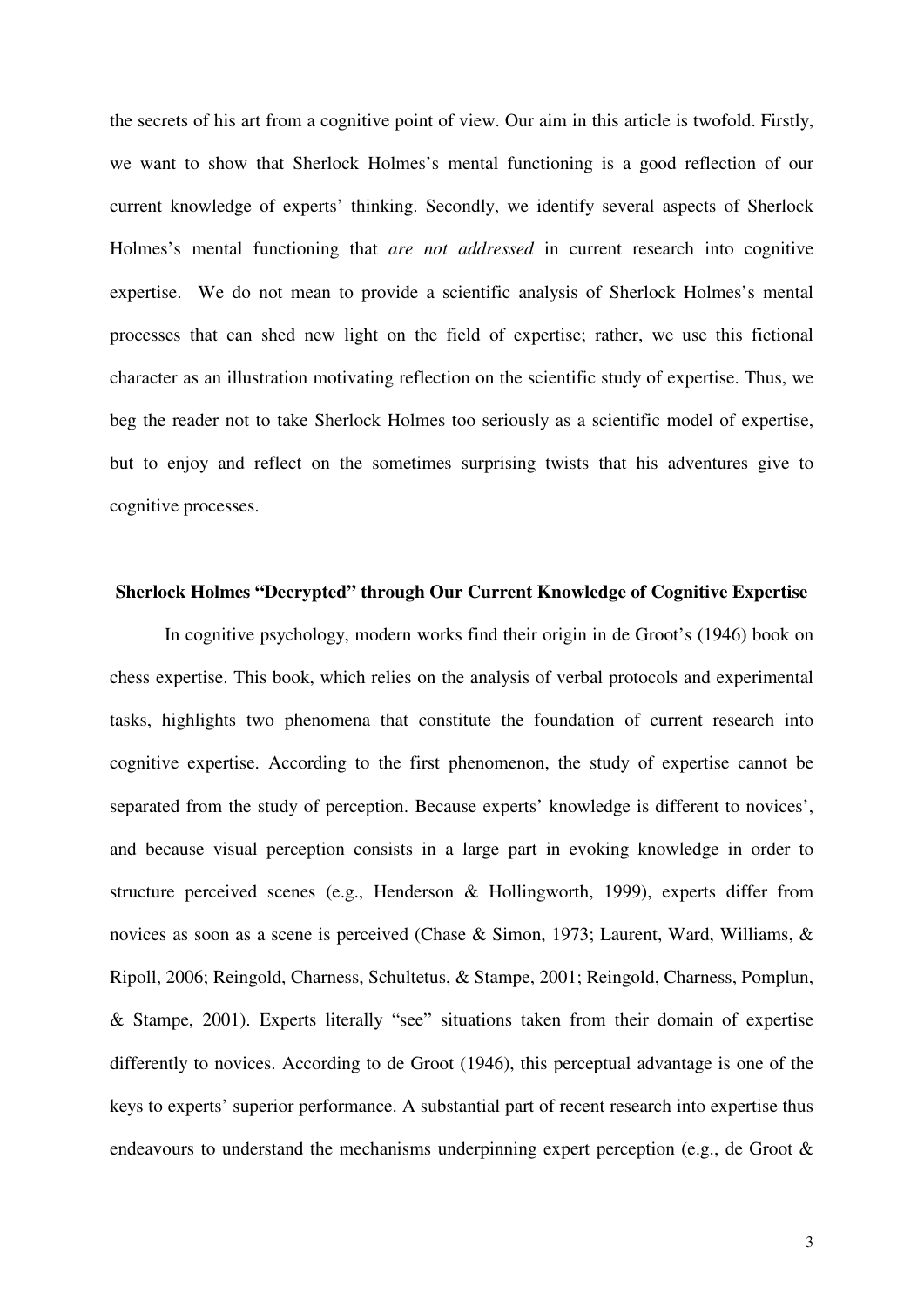Gobet, 1996; Reingold, Charness, Pomplun et al., 2001; Reingold, Charness, Schultetus et al., 2001). This research shows that experts and novices differ in the way they fixate domainspecific scenes or objects (Charness, Reingold, Pomplun, & Stampe, 2001; de Groot & Gobet, 1996; Reingold, Charness, Pomplun et al., 2001), that experts perceive the relational elements of a scene in parallel while novices perceive them serially (Reingold, Charness, Schultetus et al., 2001), and that experts' visual span is larger (Reingold, Charness, Pomplun et al., 2001). This characteristic of expertise is conspicuous with Sherlock Holmes who, even though he is not aware of it, "sees" the objects and scenes he is confronted with differently to the way Watson sees them. In line with De Groot's concept of *dynamic* perception, Sherlock Holmes' perception includes automatic implicit inferences, and the boundary with explicit inferences is often blurred.

*"I can see nothing," said I, handing it back to my friend.* 

*"On the contrary, Watson, you can see everything. You fail, however, to reason from what you see. You are too timid in drawing your inferences."* 

*"Then, pray tell me what it is that you can infer from this hat?"* 

*He picked it up and gazed at it in the peculiar introspective fashion which was characteristic of him. "It is perhaps less suggestive than it might have been," he remarked, "and yet there are a few inferences which are very distinct, and a few others which represent at least a strong balance of probability. That the man was highly intellectual is of course obvious upon the face of it, and also that he was fairly well-todo within the last three years, although he has now fallen upon evil days. He had foresight, but has less now than formerly, pointing to a moral retrogression, which, when taken with the decline of his fortunes, seems to indicate some evil influence, probably drink, at work upon him. This may account also for the obvious fact that his wife has ceased to love him."*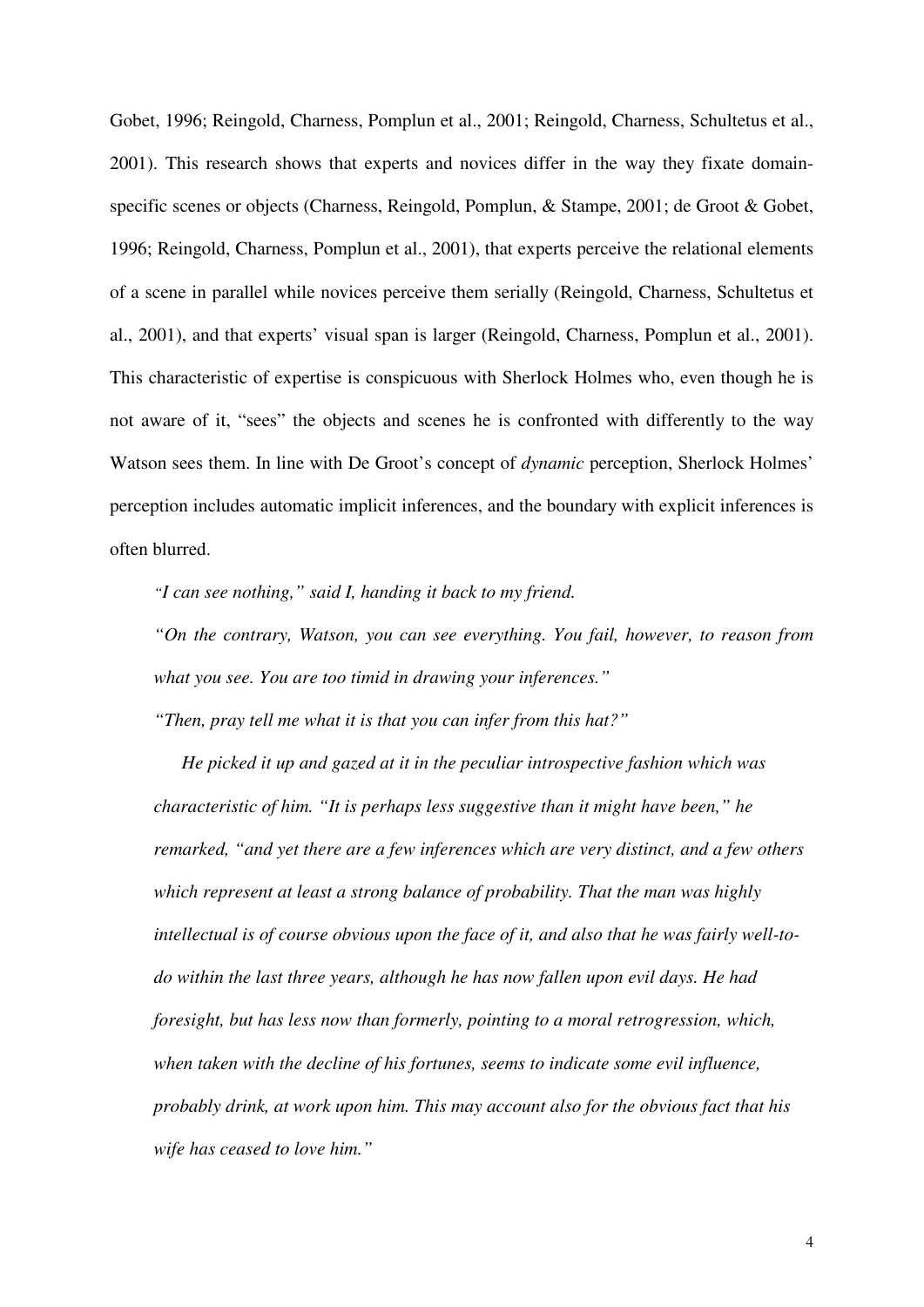*"My dear Holmes!"* 

-

*"He has, however, retained some degree of self-respect," he continued, disregarding my remonstrance. "He is a man who leads a sedentary life, goes out little, is out of training entirely, is middle-aged, has grizzled hair which he has had cut within the last few days, and which he anoints with lime-cream. These are the more patent facts which are to be deduced from his hat. Also, by the way, that it is extremely improbable that he has gas laid on in his house."* (Conan Doyle, 1892, p. 246, *The Adventure of the Blue Carbuncle<sup>1</sup>* )

Experts' perception is different to novices', in the sense that perceiving consists in mobilising knowledge for structuring perceived scenes. Now, the second phenomenon identified by de Groot (1946) is that experts set themselves apart from novices by their knowledge and long-term memory (LTM) organisation. Thus, chess experts, for example, do not have larger domain-general memory (Chase & Simon, 1973) or computational capacity (de Groot, 1965; Gobet, 1998a; but see Holding, 1985, 1989) than novices. Their superiority comes from the nature and organisation of their knowledge. To understand cognitive expertise is to understand how knowledge gets acquired and reorganised in memory as expertise develops. Most of research into cognitive expertise thus aims to study and model expert memory, specifying the nature and the acquisition mechanisms of knowledge (e.g., Gobet, 1998b). Even though Sherlock Holmes has a rather naive conception of memory, one can find—pushed to its extreme given the way Holmes functions—the importance of knowledge and its organisation in memory in Doyle's books.

 $1$ <sup>1</sup> This quotation, as well as all the quotations from Conan Doyle in this article, is taken from "The Penguin Complete Sherlock Holmes," Penguin Books, 1981. The page numbers thus refer to this edition.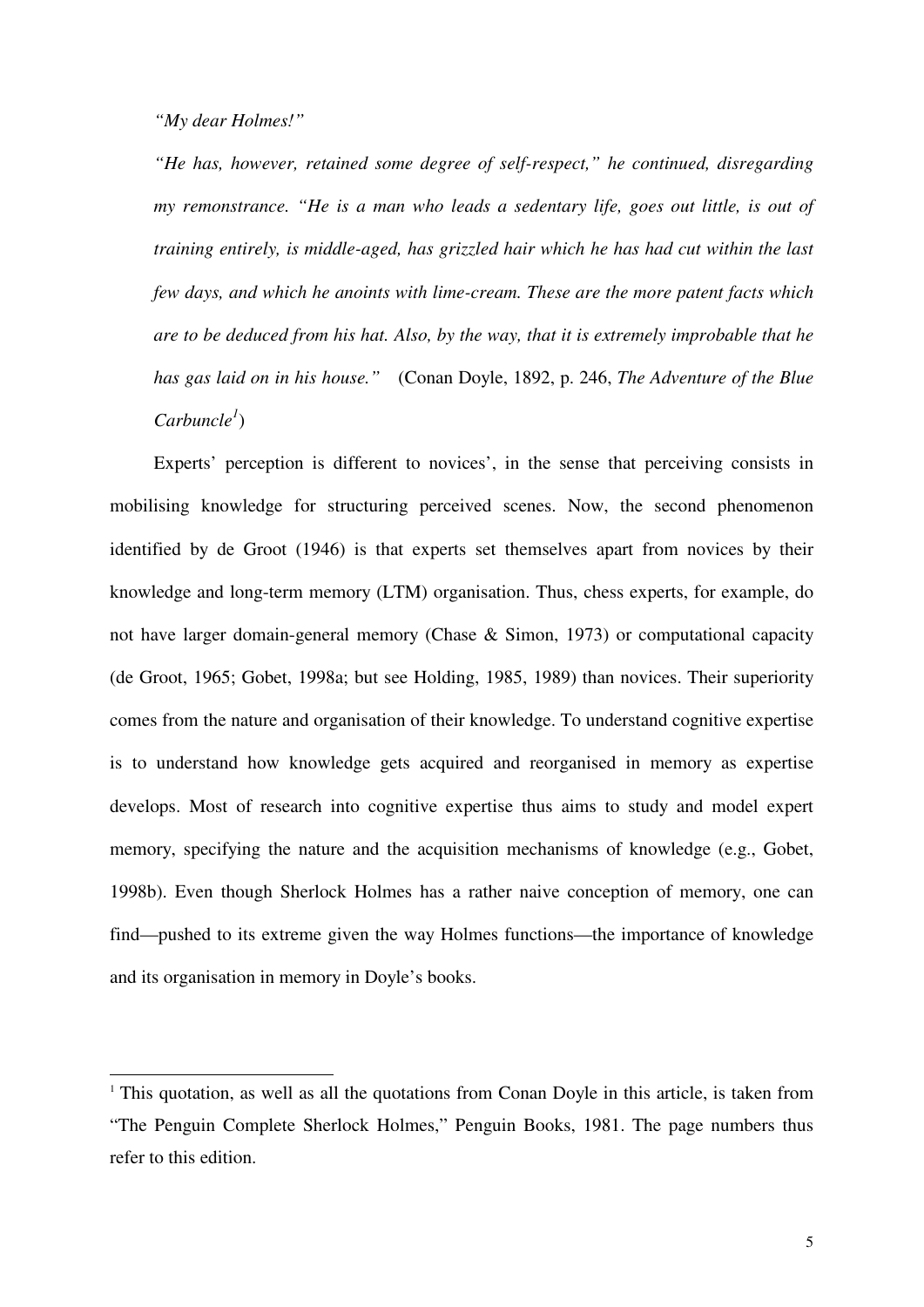*His ignorance was as remarkable as his knowledge. Of contemporary literature, philosophy and politics he appeared to know next to nothing. […] My surprise reached a climax, however, when I found incidentally that he was ignorant of the Copernican Theory and of the composition of the Solar System. That any civilized human being in this nineteenth century should not be aware that the earth travelled round the sun appeared to be to me such an extraordinary fact that I could hardly realize it.* 

*"You appear to be astonished," he said, smiling at my expression of surprise. "Now that I do know it I shall do my best to forget it."* 

*"To forget it!"* 

*"You see," he explained, "I consider that a man's brain originally is like a little empty attic, and you have to stock it with such furniture as you choose. A fool takes in all the lumber of every sort that he comes across, so that the knowledge which might be useful to him gets crowded out, or at best is jumbled up with a lot of other things so that he has a difficulty in laying his hands upon it. Now the skilful workman is very careful indeed as to what he takes into his brain-attic. He will have nothing but the tools which may help him in doing his work, but of these he has a large assortment, and all in the most perfect order. It is a mistake to think that that little room has elastic walls and can distend to any extent. Depend upon it there comes a time when for every addition of knowledge you forget something that you knew before. It is of the highest importance, therefore, not to have useless facts elbowing out the useful ones."* 

*"But the Solar System!" I protested.* 

*"What the deuce is it to me?" he interrupted impatiently; "you say that we go round the sun. If we went round the moon it would not make a pennyworth of difference to me or to my work."* (Conan Doyle, 1887, p. 21, *A Study in Scarlet*).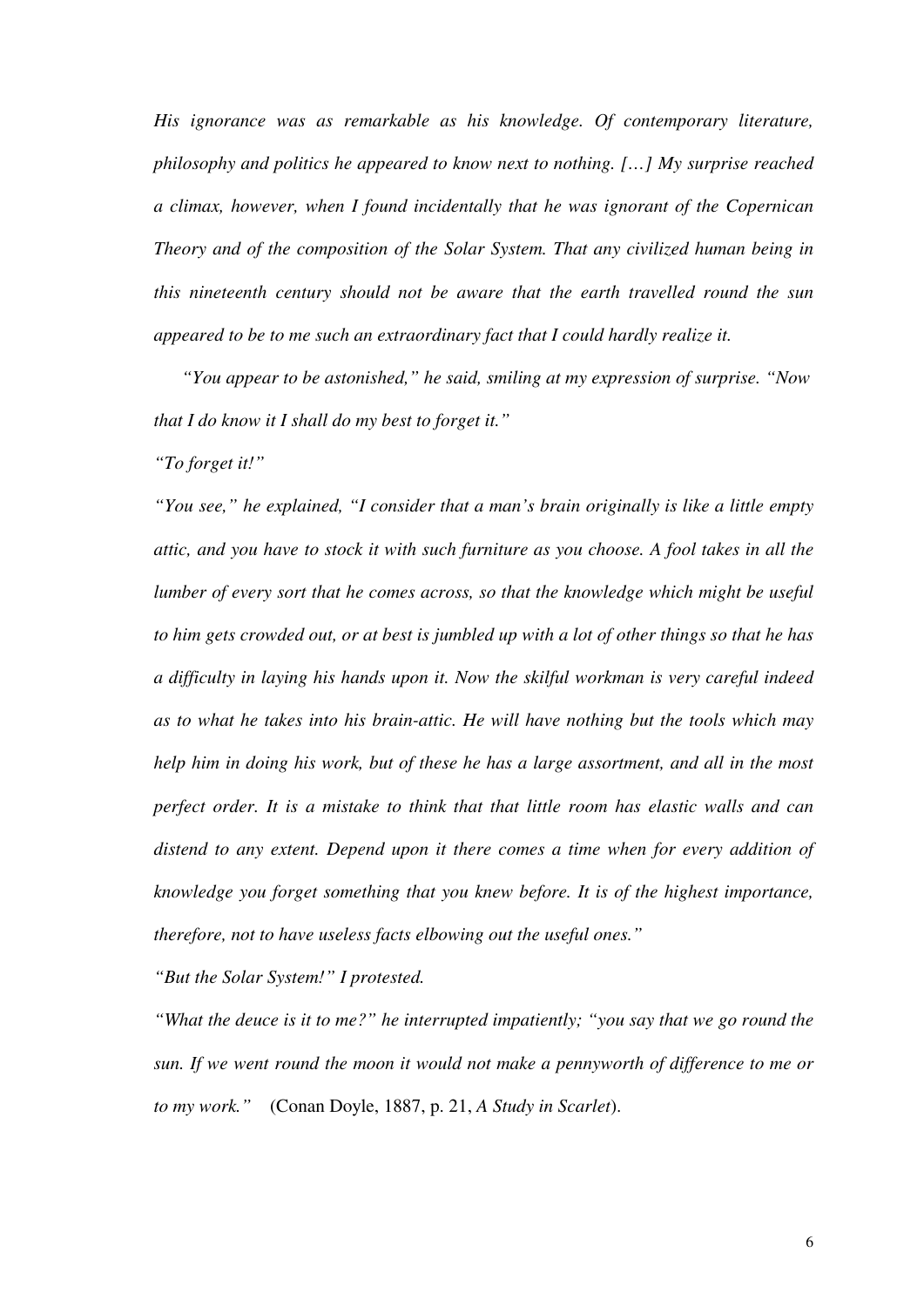This passage also points to an idiosyncratic characteristic of many experts: their extreme specialisation, which sometimes leads to a rather one-sided type of knowledge (de Groot, 1965). This ignorance naturally follows from the substantial number of hours that experts must devote to their domain to achieve top levels of performance (Ericsson, Krampe & Tesch-Römer, 1993). However, this may be an oversimplification in the case of Sherlock Holmes who, in spite of the crass ignorance he sometimes displays as illustrated by the quotation above, possesses a rather wide knowledge in a variety of domains: among other things, he is expert in chemistry and biology, and plays the violin. In spite of its lack of sophistication on the functioning of memory, the passage quoted above also highlights a problem well known to mnemonists—the necessity of forgetting. Indeed, the inability to do just that incapacitated the life of the mnemonist studied by Luria (1968).

 While it is not totally established, as argued by Sherlock Holmes, that becoming an expert consists in storing only situations taken from one's domain of expertise (see Gobet, Campitelli & Waters, 2002, for a discussion of the links between chess expertise and general knowledge), becoming an expert depends without any doubts on constructing a large and well-organised knowledge base. Thus, one of the key questions concerns the nature of expert knowledge. Expert knowledge appears to be organised as knowledge networks with differing levels of abstraction. Whatever the domain of expertise under scrutiny, empirical evidence highlights the fact that specific and more abstract knowledge co-exist in memory.

 First of all, it seems that expert memory contains knowledge with a low level of abstraction, which is known under different names such as "chunks," "scripts," or "cases" (e.g., Chase & Simon, 1973; Hammond, 1990; Kolodner, 1993). It appears that knowledge also contains more abstract and schematic elements, which can be adapted to a larger class of situations (Chi, Feltovich, & Glaser, 1981; Cooke, Atlas, Lane, & Berger, 1993; Gobet & Simon, 1996a; McGregor & Howes, 2002). The coexistence of these two types of knowledge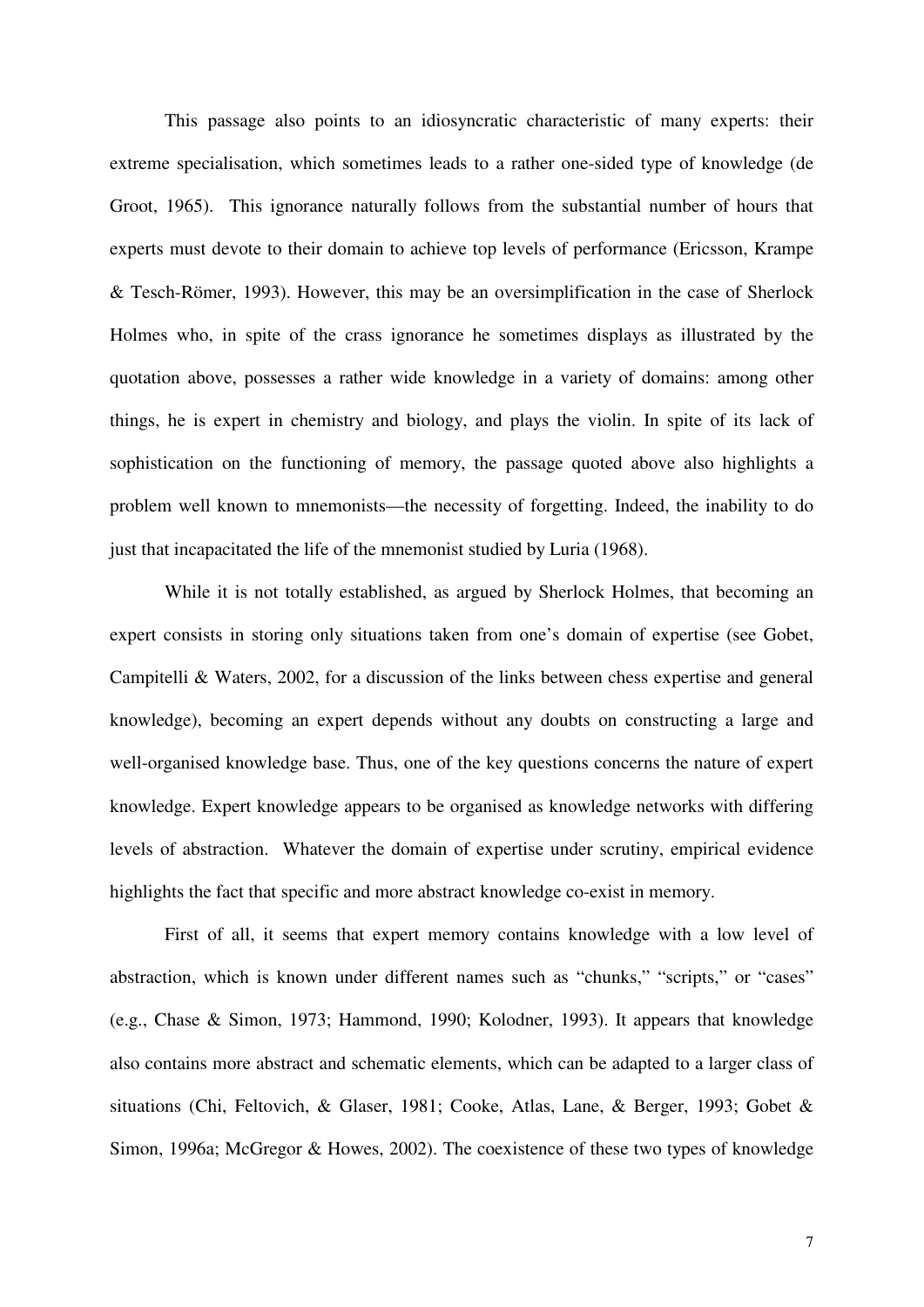is obvious in Sherlock Holmes' mental functioning. On the one hand, he constantly attempts to link the investigation in progress to the situations stored in his episodic memory. Starting from the principle that *"there is a strong family resemblance about misdeeds, and if you have all the detail of a thousand at your finger ends, it is odd if you can't unravel the thousand and first*," Sherlock Homes often recalls past inquiries to adapt them to the case at hand (for example: "*It reminds me of the circumstances attendant on the death of Van Jansen, in Utrecht, in the year '34."* Conan Doyle, 1887, p. 29, *A Study in Scarlet*). But equally, he has a rich répertoire of more general knowledge that can be used in a variety of occasions. Thus, in the following example, taken from *The Adventure of the Priory School* in 1904 (p. 547), Sherlock Holmes makes it clear that his memory contains knowledge at a higher level of abstraction and generality than the specific situations that he has met:

"*This track, as you perceive, was made by a rider who was going from the direction of the school."* 

*"Or towards it?"* 

*"No, no, my dear Watson. The more deeply sunk impression is, of course, the hind wheel, upon which the weight rests. You perceive several places where it has passed across and obliterated the more shallow mark of the front one. It was undoubtedly heading away from the school."*

In this example, it is likely that if the knowledge Holmes is using originally was constituted of specific instances, it was later elaborated so that numerous specific elements have been deleted and replaced by "variables." To account for this type of knowledge, Gobet and Simon (1996a; 2000) proposed that expert memory consists, among others things, of "templates." These LTM knowledge structures combine specific and variable elements. Computer simulations with chess show how templates are acquired and how they are used in recall tasks.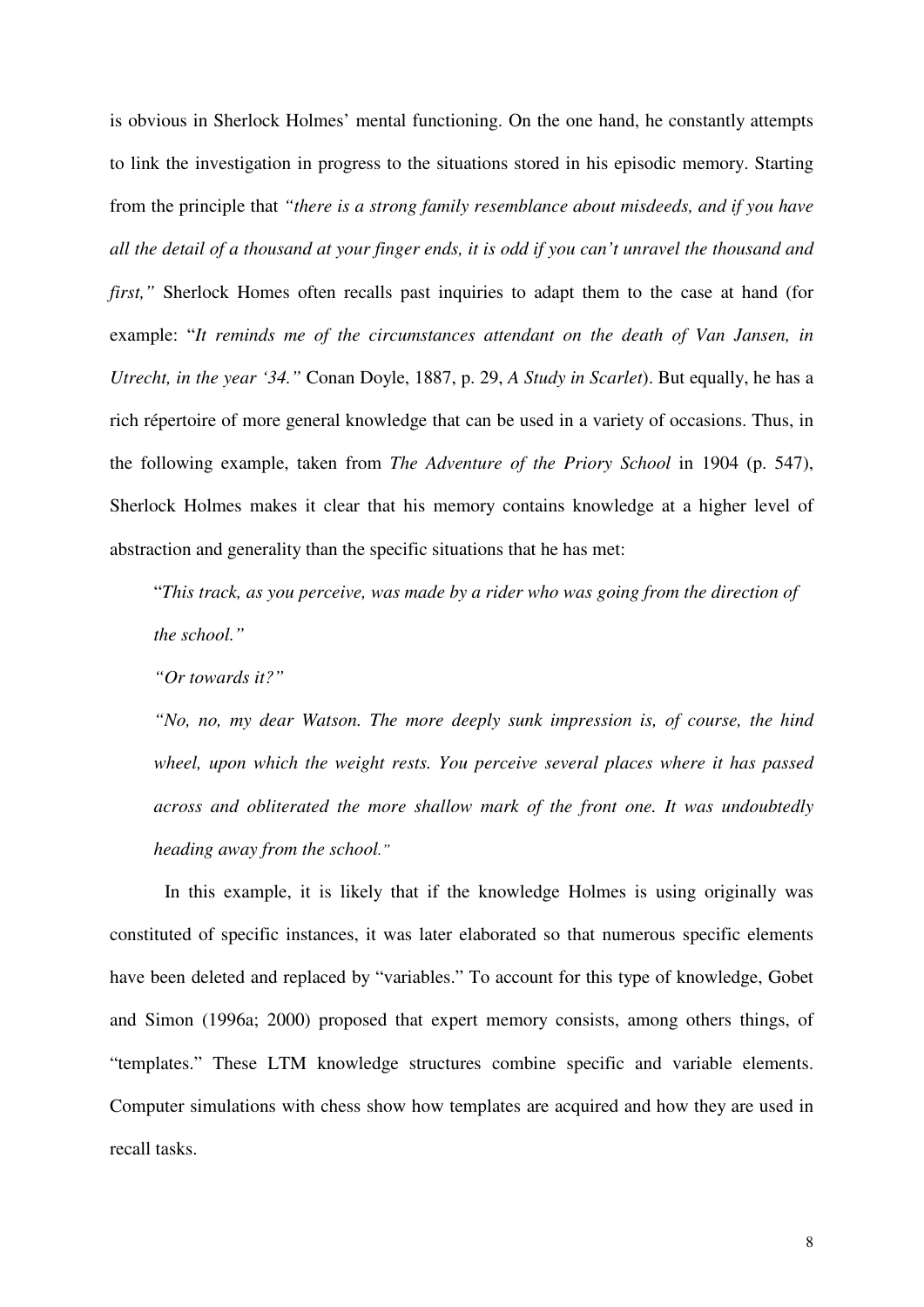Thanks to the presence of variables, these structures allow material (elements of a scene, objects, verbal information) to be encoded very rapidly in LTM, assuming of course that the material is taken from the domain of expertise. Thus, with the help of these structures, a waiter can rapidly memorize a large number of orders beyond the capacity of his working memory (e.g., Ericsson & Polson, 1988), and chess players can rapidly memorize a large number of pieces belonging to several boards (e.g., Gobet & Simon, 1996a). When Sherlock Holmes arrives to the scene of a crime, he appears to be able to store rapidly and automatically the relevant elements. "*It was one of the peculiarities of his proud, selfcontained nature that though he docketed any fresh information very quietly and accurately in his brain, he seldom made any acknowledgment to the giver."* (Conan Doyle, 1924, p. 1035, *The Adventure of the Sussex Vampire*). This notion of variables to which values can be set is opposed by Ericsson and Kintsch (1995, 2000), who propose that the mechanisms inherent to long-term working-memory are used instead (see Ericsson & Kintsch, 2000, Gobet, 2000a, 2000b, for a discussion of the similarities and differences between long-term workingmemory theory and template theory).

 A second characteristic of schematic knowledge in expert memory is that it contains semantic information on the likely continuations of the current situation. Thus, when a chess position is encoded, templates automatically elicit possible moves or sequences of moves from this position (Ferrari, Didierjean, & Marmèche, 2006; Gobet & Simon, 1996a). Similarly, a basketball expert automatically activates sequences of play (Didierjean & Marmèche, 2005). As a consequence, when an event occurs that differs from what was predicted by the activated knowledge structure, this provokes an expectation failure (Schank, 1982; Kolodner, 1993), which draws attention. This characteristic appears several times in Sherlock Holmes's mental functioning. For example in *Silver Blaze* (p. 337), in 1892: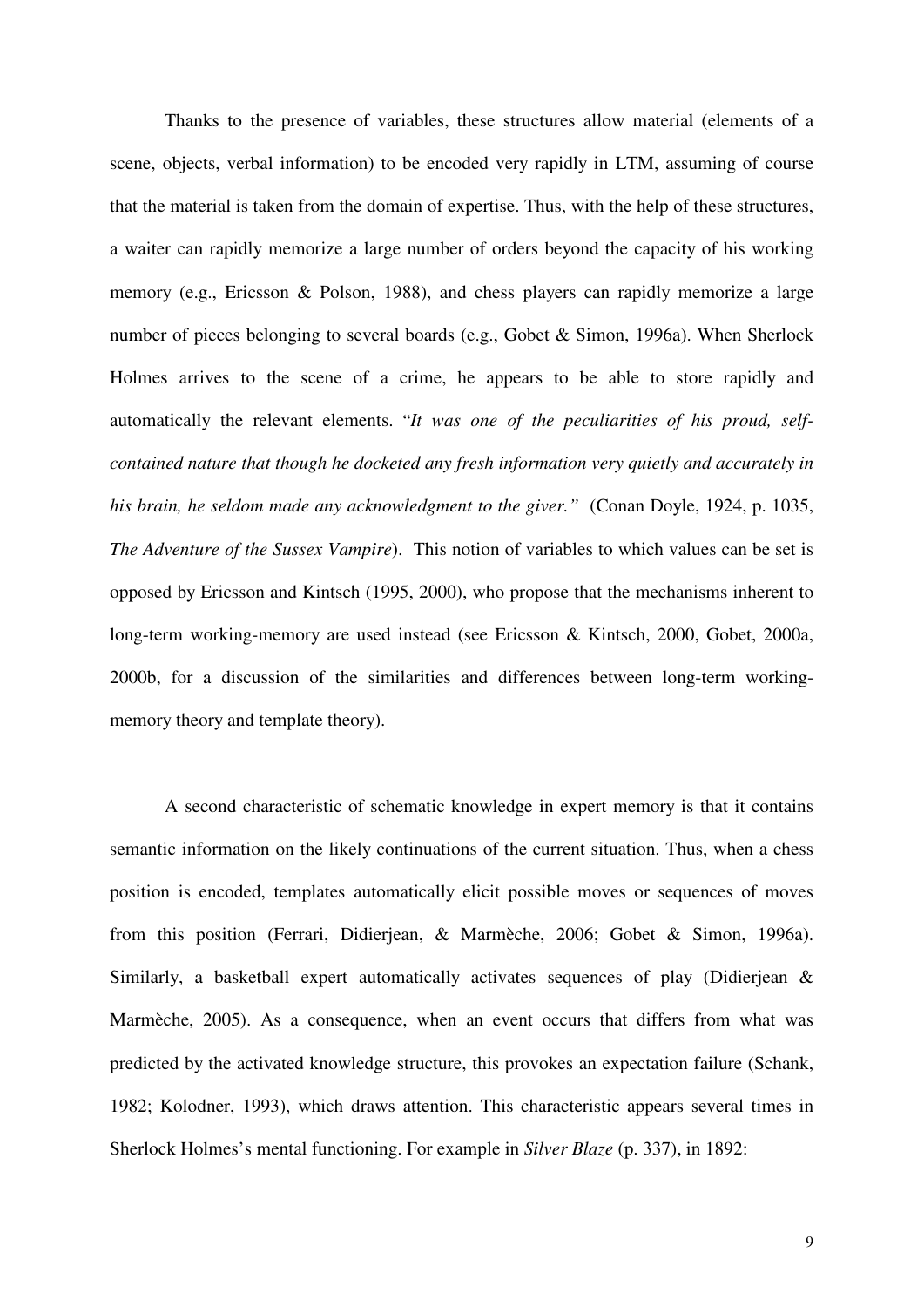*"Is there any point to which you would wish to draw my attention?"* 

*"To the curious incident of the dog in the night-time."* 

*"The dog did nothing in the night-time."* 

*"That was the curious incident," remarked Sherlock Holmes.* 

The presence of knowledge enables Sherlock Holmes to carry out a causal chaining of events, and even enables him to perform genuine proofs by contradiction, as is shown in the following situation published in *The Adventure of the Priory School* (p. 549) in 1904:

*"First of all I wish to impress upon you that the boy certainly left of his own free will. He got down from his window and he went off, either alone or with someone. That is sure."* 

*I assented.* 

*"Well, now, let us turn to this unfortunate German master. The boy was fully dressed when he fled. Therefore, he foresaw what he would do. But the German went without his socks. He certainly acted on very short notice."* 

*"Undoubtedly."* 

*"Why did he go? Because, from his bedroom window, he saw the flight of the boy; because he wished to overtake him and bring him back. He seized his bicycle, pursued the lad, and in pursuing him met his death."* 

*"So it would seem."* 

*"Now I come to the critical part of my argument. The natural action of a man in pursuing a little boy would be to run after him. He would know that he could overtake him. But the German does not do so. He turns to his bicycle. I am told that he was an excellent cyclist. He would not do this if he did not see that the boy had some swift means of escape."* 

*"The other bicycle."*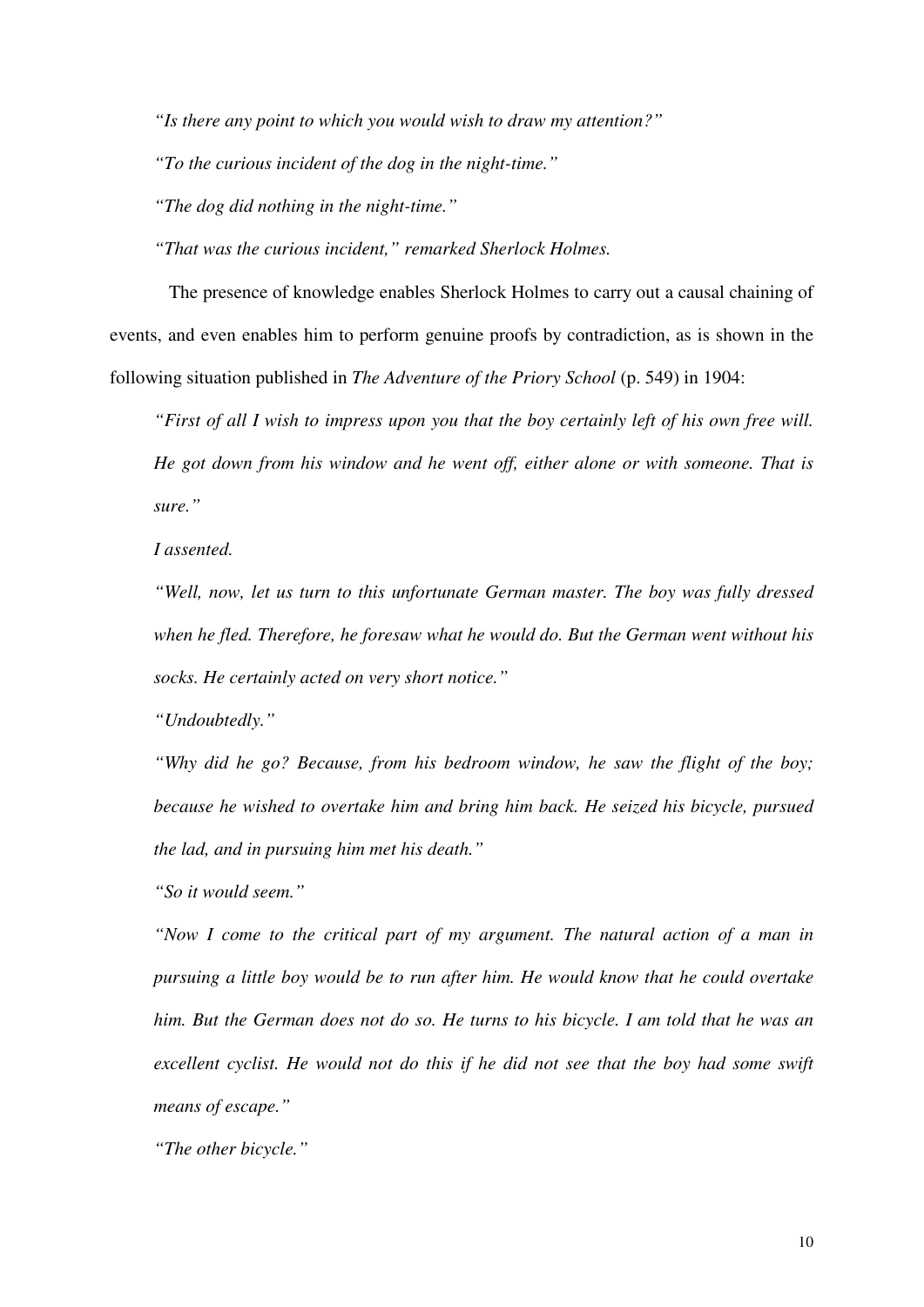*"Let us continue our reconstruction. He meets his death five miles from the school not by a bullet, mark you, which even a lad might conceivably discharge, but by a savage blow dealt by a vigorous arm. The lad, then, had a companion in his flight. And the flight was a swift one, since it took five miles before an expert cyclist could overtake them. Yet we survey the ground round the scene of the tragedy. What do we find? A few cattle tracks, nothing more. I took a wide sweep round, and there is no path within fifty yards. Another cyclist could have had nothing to do with the actual murder. Nor were there any human footmarks."* 

*"Holmes," I cried, "this is impossible."* 

*"Admirable!" he said. "A most illuminating remark. It IS impossible as I state it, and therefore I must in some respect have stated it wrong. Yet you saw for yourself. Can you suggest any fallacy?"* 

*"He could not have fractured his skull in a fall?"* 

*"In a morass, Watson?"* 

*"I am at my wit's end."* 

*"Tut, tut; we have solved some worse problems."* 

 Thus, Sherlock Holmes presents all mental characteristics described by research into cognitive expertise. He perceives the scenes and objects of his domain of expertise differently to novices. To do this, he uses knowledge that novices do not have. In particular, he appears to have specific episodic knowledge, acquired through past experiences, but also knowledge of a more schematic nature. The latter enables him to very rapidly encode the elements of a problem and to orient him to likely outcomes. However, Sherlock Holmes also presents a number of characteristics that have not or that have rarely been studied in research into cognitive expertise, although they may have been studied in other fields of psychology.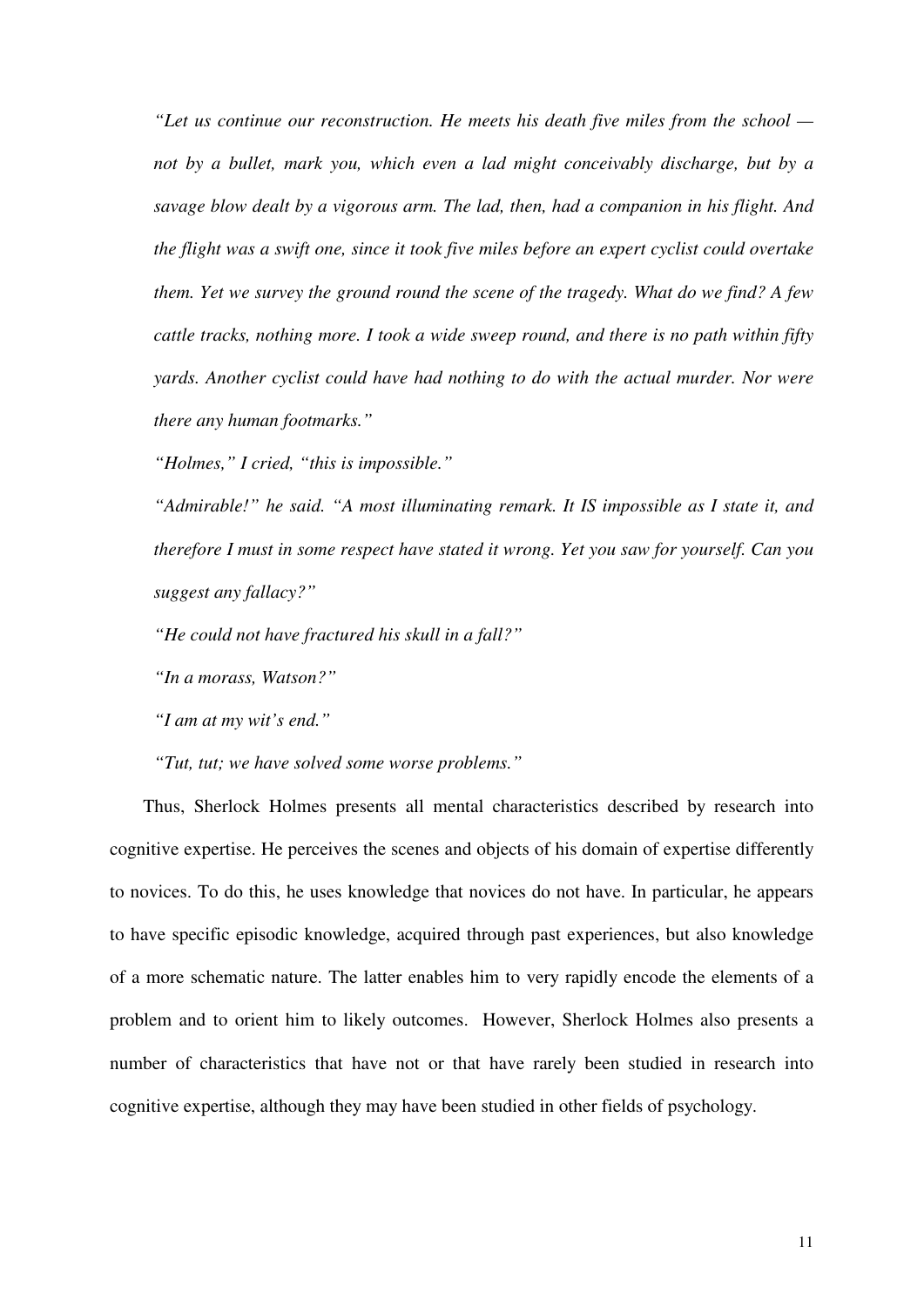#### **When Sherlock Holmes Opens Up New Research Directions**

One of the first questions raised by the study of Sherlock Holmes relates to the origin of his expertise. What are the links between expertise and intelligence? Is Holmes what he is only through hard work, or does he have intrinsic qualities that would make somebody else with the same knowledge less expert? On this question, the literature on cognitive expertise contains experimental results that are rather contrasting, and sometimes even contradictory. To begin with, it is clear that, in most domains, becoming an expert requires a large number of hours of practice. Nobody becomes a chess or violin expert in one hour; rather, to-be experts must invest a substantial amount of time in deliberate work. This characteristic of cognitive expertise has been theorized by Ericsson et al. (1993) with the concept of "deliberate practice" and seems to be one of the prerequisites of expertise in all domains (e.g., Hodges, Kerr, Starkes, Weir & Nananidou, 2004; Howe, Davidson & Sloboda, 1998; Van Gelder & Bisset, 2004). Sherlock Holmes does not depart from this rule, his expertise being the fruit of years of learning through reading and experimentation. His determination to learn is on a par with his expertise, and sufficiently unusual for Watson to be warned by one of his friends before meeting Sherlock Holmes for the first time in "*A study in Scarlet*" (1887, p. 17):

*"Holmes is a little too scientific for my tastes—it approaches to cold-bloodedness. I could imagine his giving a friend a little pinch of the latest vegetable alkaloid, not out of malevolence, you understand, but simply out of a spirit of inquiry in order to have an accurate idea of the effects. To do him justice, I think that he would take it himself with the same readiness. He appears to have a passion for definite and exact knowledge." "Very right too."* 

*"Yes, but it may be pushed to excess. When it comes to beating the subjects in the dissecting-rooms with a stick, it is certainly taking rather a bizarre shape."*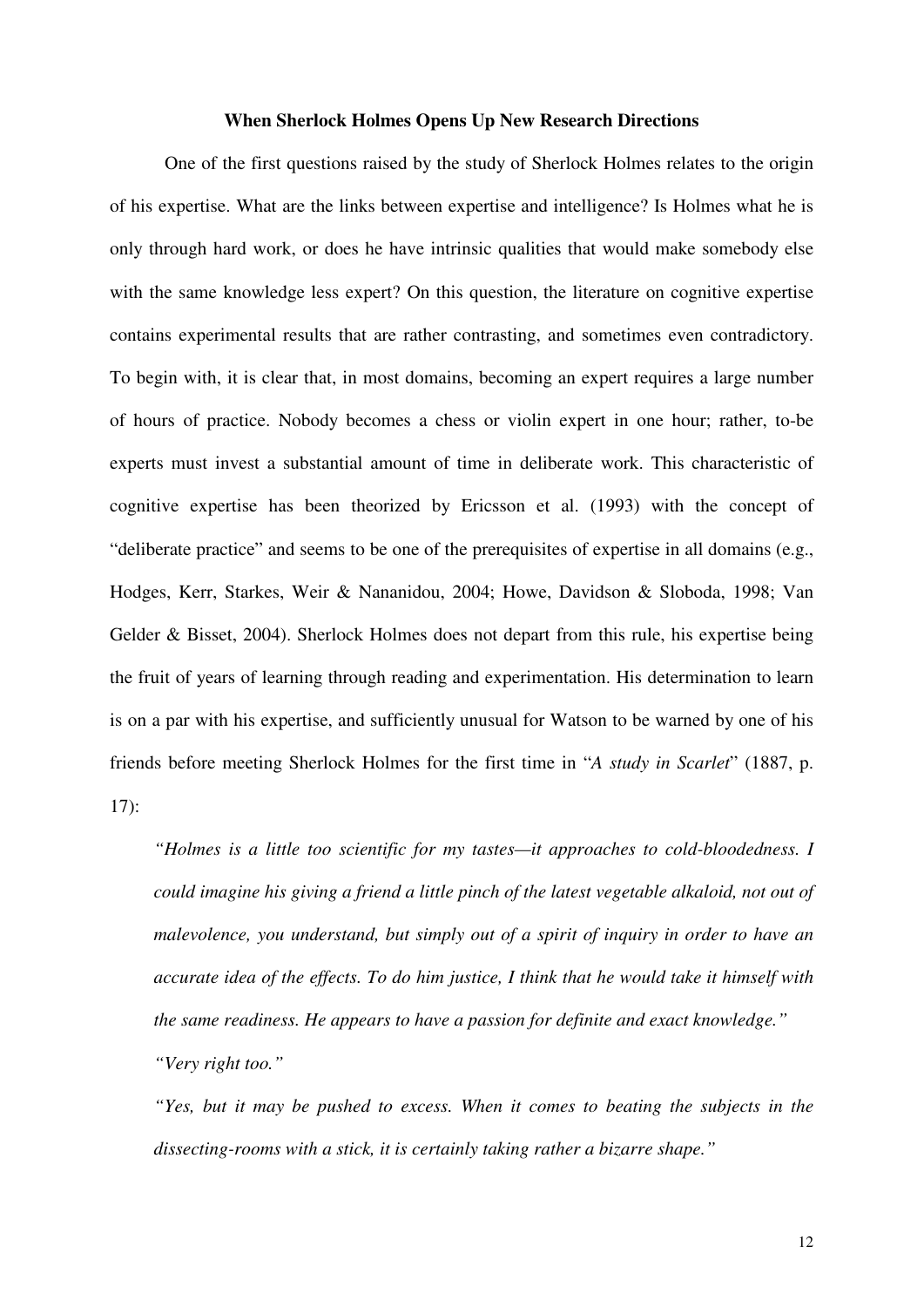*"Beating the subjects!"* 

*"Yes, to verify how far bruises may be produced after death. I saw him at it with my own eyes ."*

Although few would deny the role of deliberate practice, or at least of practice, in the acquisition of expertise (however, see Sternberg, 1996), an important question is whether deliberate practice is the *only* determining factor in the acquisition of expertise, or whether prior aptitudes that may differ across individuals are necessary as well. In the literature on expertise, most of the studies on this theme compare a group of experts in a given domain with a group of non-experts, using a large number of tasks measuring cognitive aptitudes. The results of these experiments offer a rather contradictory picture.

Some of these studies highlight the independence between personal aptitudes and expertise. For example, in music (e.g., Helmbold, Rammsayer & Altenmuller, 2005) and chess (e.g., Unterrainer, Kaller, Hallsband & Rahm, 2006; Waters, Gobet & Leyden, 2002), it has been found that experts and non-experts obtained equivalent performance on intelligence tasks. By contrast, other studies that also compared chess or music experts with non-experts in several measures of cognitive ability found significant differences favouring the experts, which supports the role of innate abilities (e.g., Cooley, 1961; Frydman & Lynn, 1992; Horgan & Morgan, 1990).

Teasing apart the roles played by talent and practice in expertise is particularly complex due to the fact that the two factors are not independent (Sternberg, 1996). For example, in a study contrasting children playing chess at different levels of expertise, Bilalić, McLeod and Gobet (in press) show the extent to which expertise, practice, and abilities are interrelated. They found that, while there was an effect of intelligence at the beginning of learning, children with the highest IQ (as measured by the WISC) being the best at chess, this effect disappeared thereafter. With an elite sub-sample of children having played chess for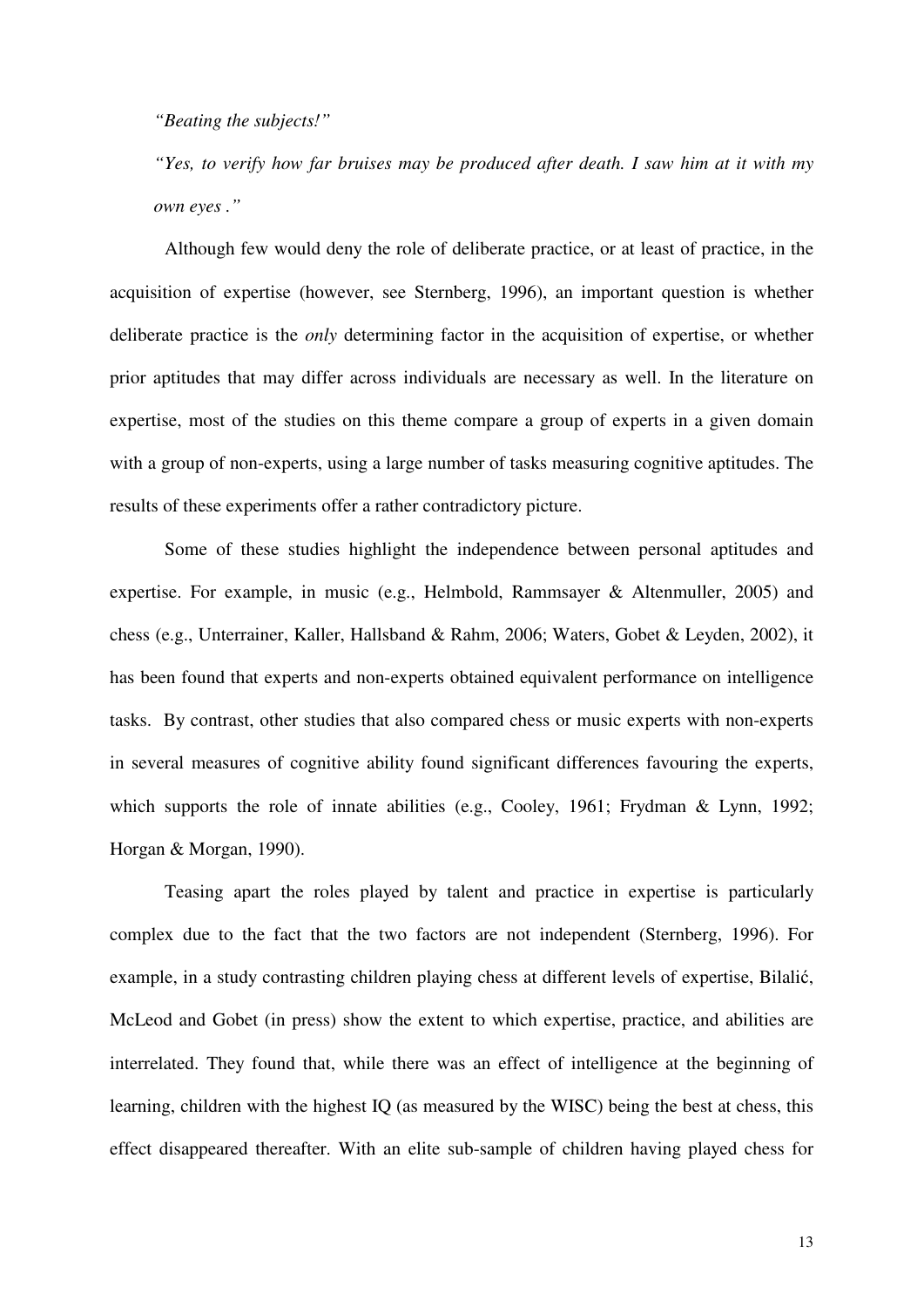longer (5.5 vs. 3.5 years), the best chess-playing children did not have a higher IQ than the weaker children. However, their results also show that the most intelligent children devote *the least time* to practice. Yet in their study practice was the explanatory factor that correlated most with success in chess. This study is a good example of the assertion that, while the respective roles of practice and intelligence are an important domain of research, studying this issue will be highly difficult as the various factors are not independent. This difficulty in separating both factors can also be observed with Sherlock Holmes. We mentioned earlier that he had devoted a considerable amount of time to practice and study in order to acquire his expertise. Yet in "*The adventure of the Gloria Scott*" in 1893 he recounts how his realisation of his aptitude for deduction explains why he, rather than somebody else, was oriented toward an intense activity of "deliberate practice."

Thus, the question remains as to the presence of natural talents in Sherlock Holmes. Although it is not possible to give an IQ test to Sherlock Holmes, everything suggests that he had an exceptional intelligence. In his book on Sherlock Holmes's intelligence, Radford (1999) proposes three different methods for estimating Sherlock Holmes's IQ from Conan Doyle's stories. The three methods converge and lead Radford to the identification of cues that strongly suggest an extremely high level of intelligence in this literary character. Where do these abilities come from? Because his brother, Mycroft, appears to have abilities at least equal to his, Sherlock Holmes thinks that, in spite of his hard work, his skills are mainly hereditary, as he explains to Watson in "*The Greek interpreter*" (1893, p. 435):

*"In your own case," said I, "from all that you have told me, it seems obvious that your faculty of observation and your peculiar facility for deduction are due to your own systematic training."* 

*"To some extent," he answered, thoughtfully. "My ancestors were country squires, who appear to have led much the same life as is natural to their class. But, none the less, my*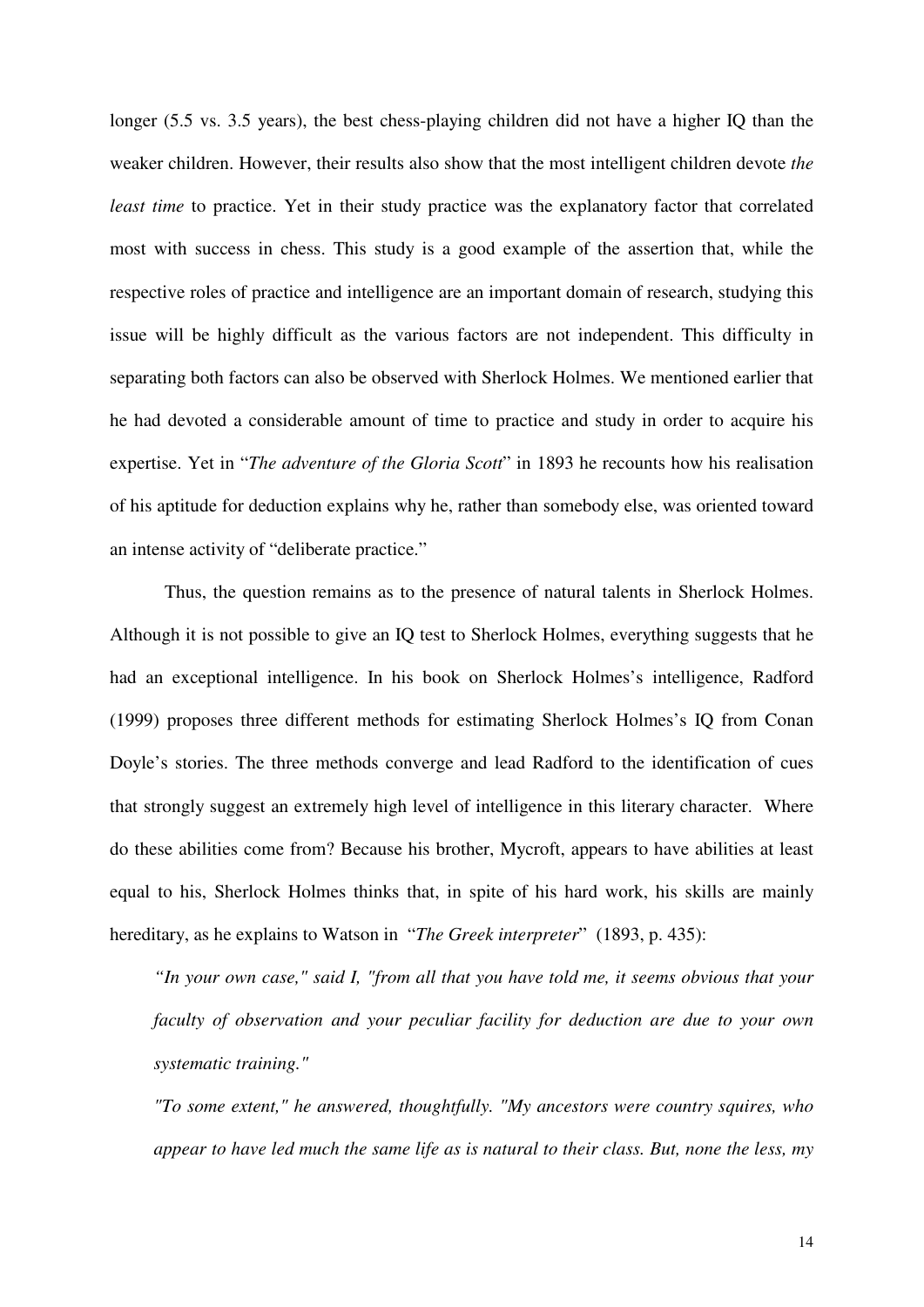*turn that way is in my veins, and may have come with my grandmother, who was the sister of Vernet, the French artist. Art in the blood is liable to take the strangest forms." "But how do you know that it is hereditary?"* 

*"Because my brother Mycroft possesses it in a larger degree than I do."* 

However, one should be more cautious than Sherlock Holmes with respect to the conclusions that can be drawn from the existence of Mycroft. Indeed, the history of psychology shows that the utmost caution would have been required even if Holmes had had a monozygotic twin raised in a different social environment. While it is unfortunately impossible in the case of Sherlock Holmes to tease apart what comes from innate talent and what comes from acquired knowledge, this is clearly an issue that should be explored in the future with other experts and in other fields of expertise.

 Although a fair amount of research has studied the link between expertise and performance in problem solving (Barfield, 1986; De Groot, 1946; Gobet & Simon, 1996b; Gobet, 1997; Larkin, McDermott, Simon, & Simon, 1980; Saariluoma, 1990), a second aspect of Sherlock Holmes's functioning that has not been studied in detail to this day is experts' reasoning. Perhaps because works on expertise have often used memory tasks, expert reasoning is certainly the least understood component of expert behaviour. With the exception of research into clinical reasoning in medicine (Patel & Groen, 1986) and Cleveland's (1907) explicit use of the term "reasoning" in his chess study, when this question is addressed, the mechanisms under scrutiny typically relate to the use of inductive reasoning in order to extract generality (Gobet & Simon, 1996a) or to the role of goal structures in problem solving (Gobet, 1997; Saariluoma, 1990, 1992a). By contrast, Sherlock Holmes, very often, uses abductive reasoning. With this form of reasoning, one starts from observed data, and then derives the most likely explanation or hypothesis. This explanation makes it possible to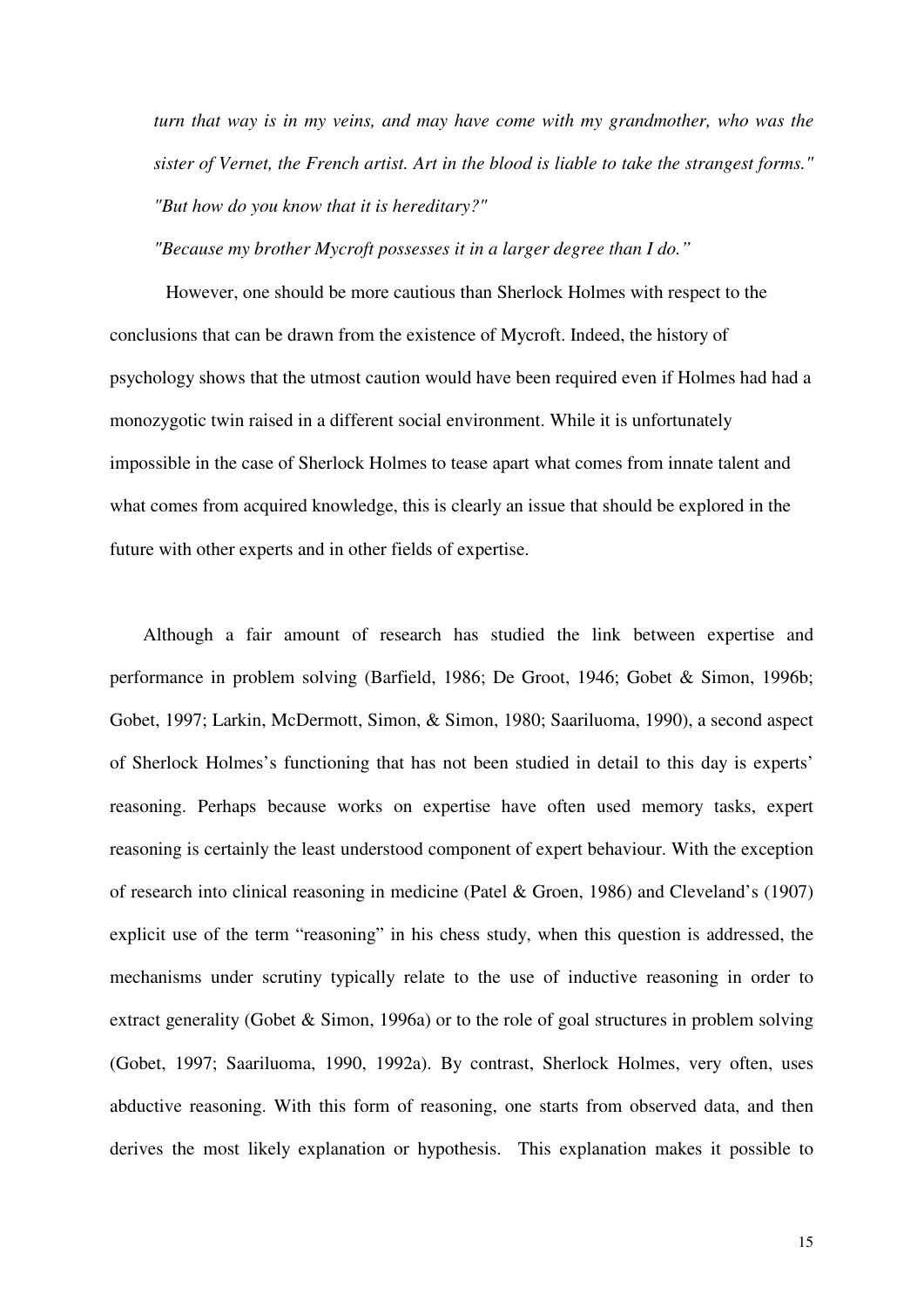deduce the data by implication (e.g., Hanson, 1958). Holmes provides an explanation for this method of thought to Watson in *A Study in Scarlet* (p. 83) in 1887:

*In solving a problem of this sort, the grand thing is to be able to reason backward. That is a very useful accomplishment, and a very easy one, but people do not practise it much. In the everyday affairs of life it is more useful to reason forward, and so the other comes to be neglected. There are fifty who can reason synthetically for one who can reason analytically." "I confess," said I, "that I do not quite follow you."* 

*"I hardly expected that you would. Let me see if I can make it clearer. Most people, if you describe a train of events to them, will tell you what the result would be. They can put those events together in their minds, and argue from them that something will come to pass. There are few people, however, who, if you told them a result, would be able to evolve from their own inner consciousness what the steps were which led up to that result. This power is what I mean when I talk of reasoning backward, or analytically.*"

 This kind of reasoning is rare in research into cognitive expertise (but see Van Gog, Paas, & Van Merrienboer, 2005, for research into electrical circuit troubleshooting), even though it probably occurs in many domains (for example, an expert in car repair should be able to derive hypotheses on the likely causes of a breakdown, and an airline crash investigator should be able to infer the likely causes of an accident). Even in domains where decisions must be made very rapidly and where this type of reasoning is not present *during* the action (for example during a basketball match), the phases of knowledge acquisition, which constitute an important part of the development of expertise, often focus on the analysis of situations where the understanding of the goals underpinning the situations under analysis play a predominant role. Thus, a good understanding of the mental functioning of experts requires a good knowledge of the reasoning mechanisms that they are using and that occur at different moments in the development of expertise. Similarly, there is little work in expertise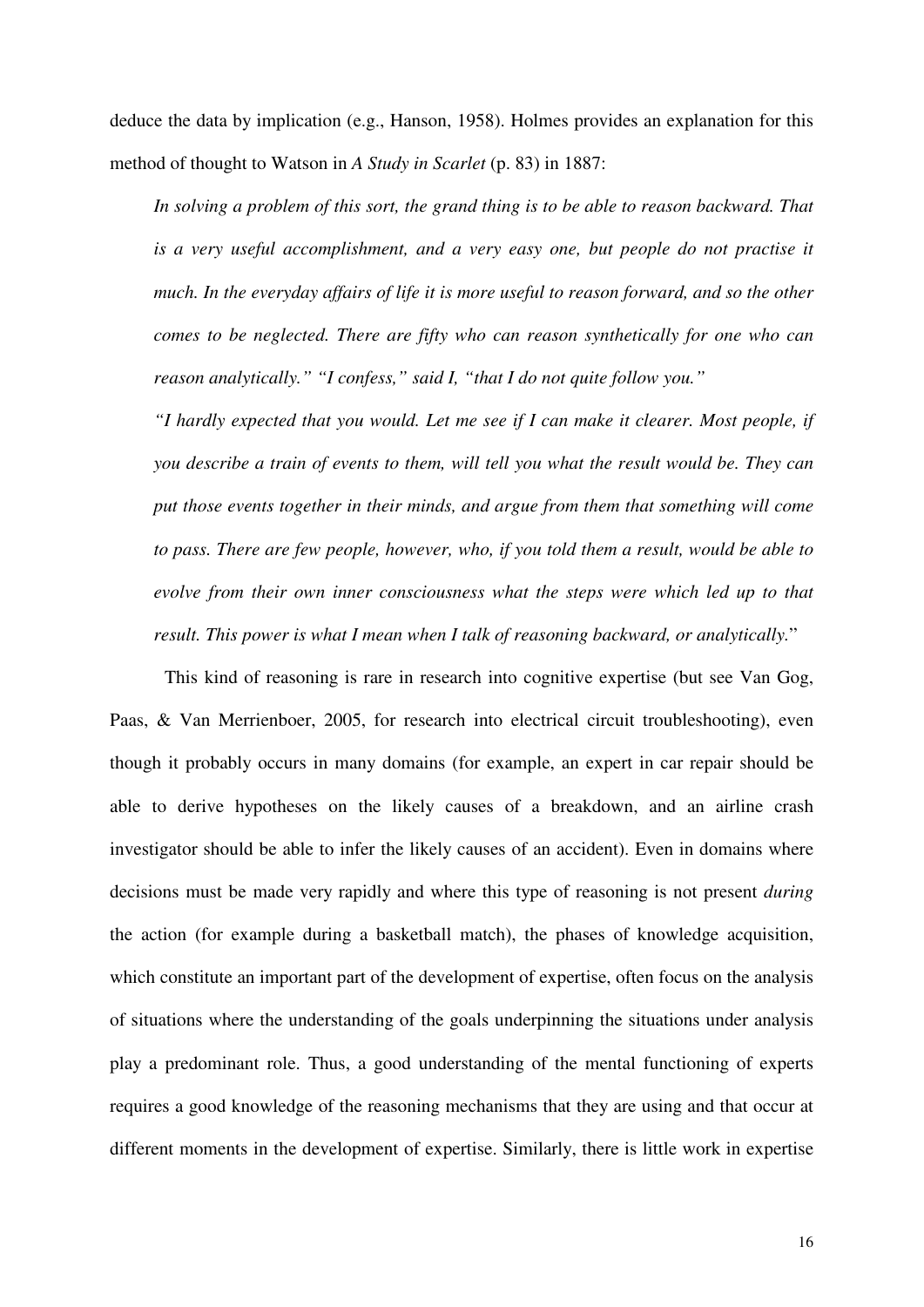research on the analysis of the role and nature of the metacognitive mechanisms engaged in cognitive expertise (however, see Horgan, 1992), even though these mechanisms play an important role. Thus, Sherlock Holmes often deploys such mechanisms, as illustrated by this comment by Watson in *The Adventure of the Creeping Man* (p. 1071) in 1923:

*I was a whetstone for his mind. I stimulated him. He liked to think aloud in my presence. His remarks could hardly be said to be made to me — many of them would have been as appropriately addressed to his bedstead — but none the less, having formed the habit, it had become in some way helpful that I should register and interject. If I irritated him by a certain methodical slowness in my mentality, that irritation served only to make his own flame-like intuitions and impressions flash up the more vividly and swiftly. Such was my humble role in our alliance.*

Although the role of explanations and self-explanations is well known in learning research (e.g., Chi, Bassok, Lewis, Reimann, & Glaser, 1989; Chi, De Leeuw, Chiu, & La Vancher, 1994; Van Lehn, 1998), there is little research about this type of mechanism in expert functioning, and further studies would be welcome.

A third aspect where more work is needed is the role of "atypical" situations. Sherlock Homes repeatedly emphasises the interest of situations that are out of the ordinary for the efficient use of reasoning. Thus, in *A Study in Scarlet* (Conan Doyle, 1887, p. 83), he mentions this point:

"*I would not have missed the investigation for anything. There has been no better case within my recollection. Simple as it was, there were several most instructive points about it."* 

*"Simple!" I ejaculated.* 

*"Well, really, it can hardly be described as otherwise," said Sherlock Holmes, smiling at my surprise. "The proof of its intrinsic simplicity is, that without any help save a few*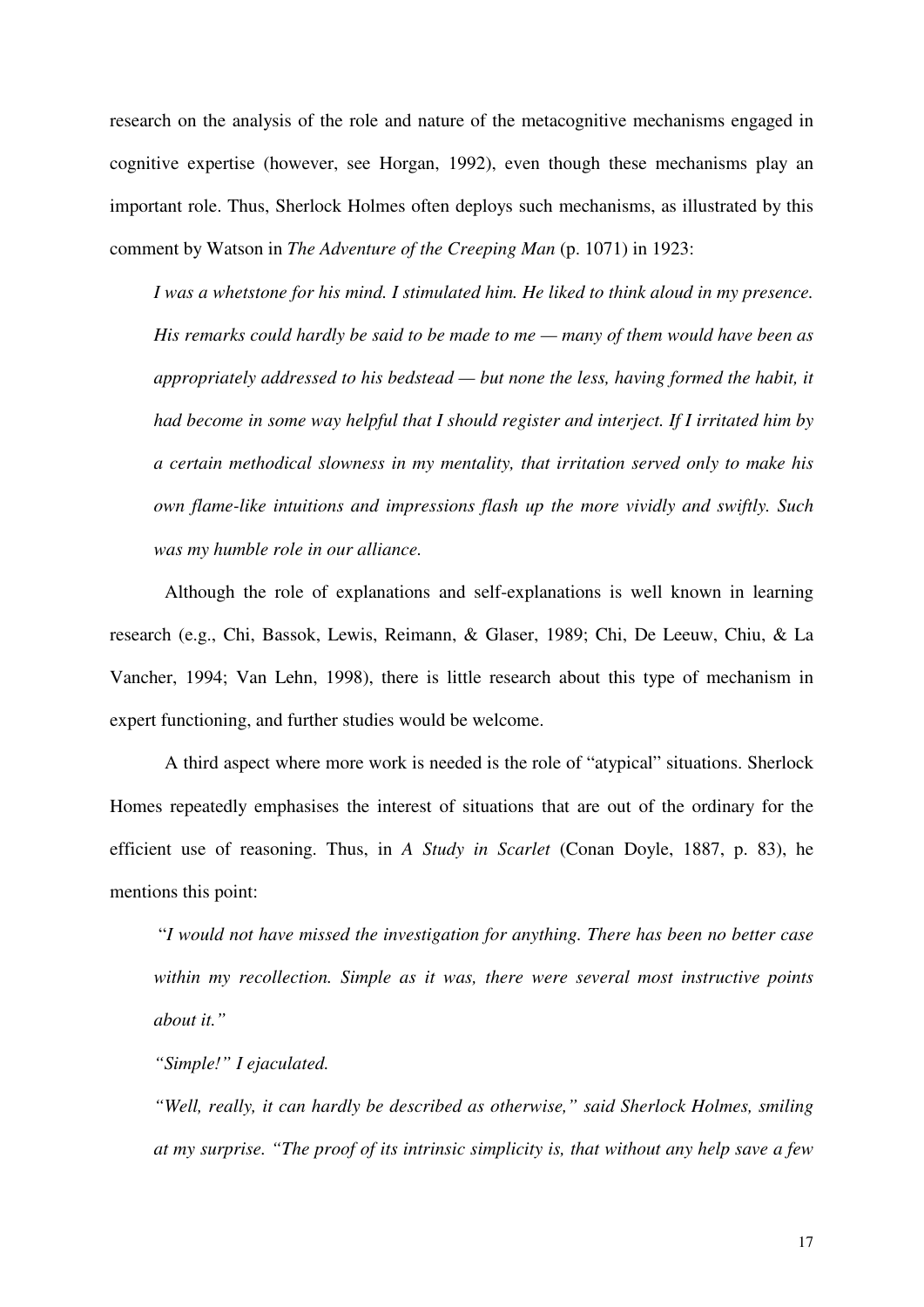*very ordinary deductions I was able to lay my hand upon the criminal within three days."* 

*"That is true," said I.* 

*"I have already explained to you that what is out of the common is usually a guide rather than a hindrance.*"

In most domains of expertise, atypical situations are of particular interest. Especially in competitive domains, experts should sometimes be unpredictable. Thus, de Groot (1965, p. 192) in his book on chess expertise notes that masters should be able to play unexpected moves and plans: "*Noblesse oblige*: because of the high expectation certain methods of play do not come into consideration." In the field of face recognition, where everybody is expert to some extent, atypical elements are crucial (Light, Kayra-Stuart, & Hollander, 1979). Now, even though it seems rather clear that taking into account atypical elements is an important dimension of expertise, there is relatively little research on this point, except in some work into medical expertise (e.g., Myles-Worsley & Johnston, 1988) and chess (Goldin, 1978). To understand how prototypical and atypical situations are stored and coexist in experts' memories is one of the important issues for further research.

Together with atypical situations, situations to avoid should be learned by experts, as these lead to impasses. The role of errors, be they one's own errors or those of somebody else, is strikingly illustrated by Sherlock Holmes when he teases Watson for his reasoning mistakes:

"*Really, Watson, you excel yourself," said Holmes, pushing back his chair and lighting a cigarette. "I am bound to say that in all the accounts which you have been so good as to give of my own small achievements you have habitually underrated your own abilities. It may be that you are not yourself luminous, but you are a conductor of light.*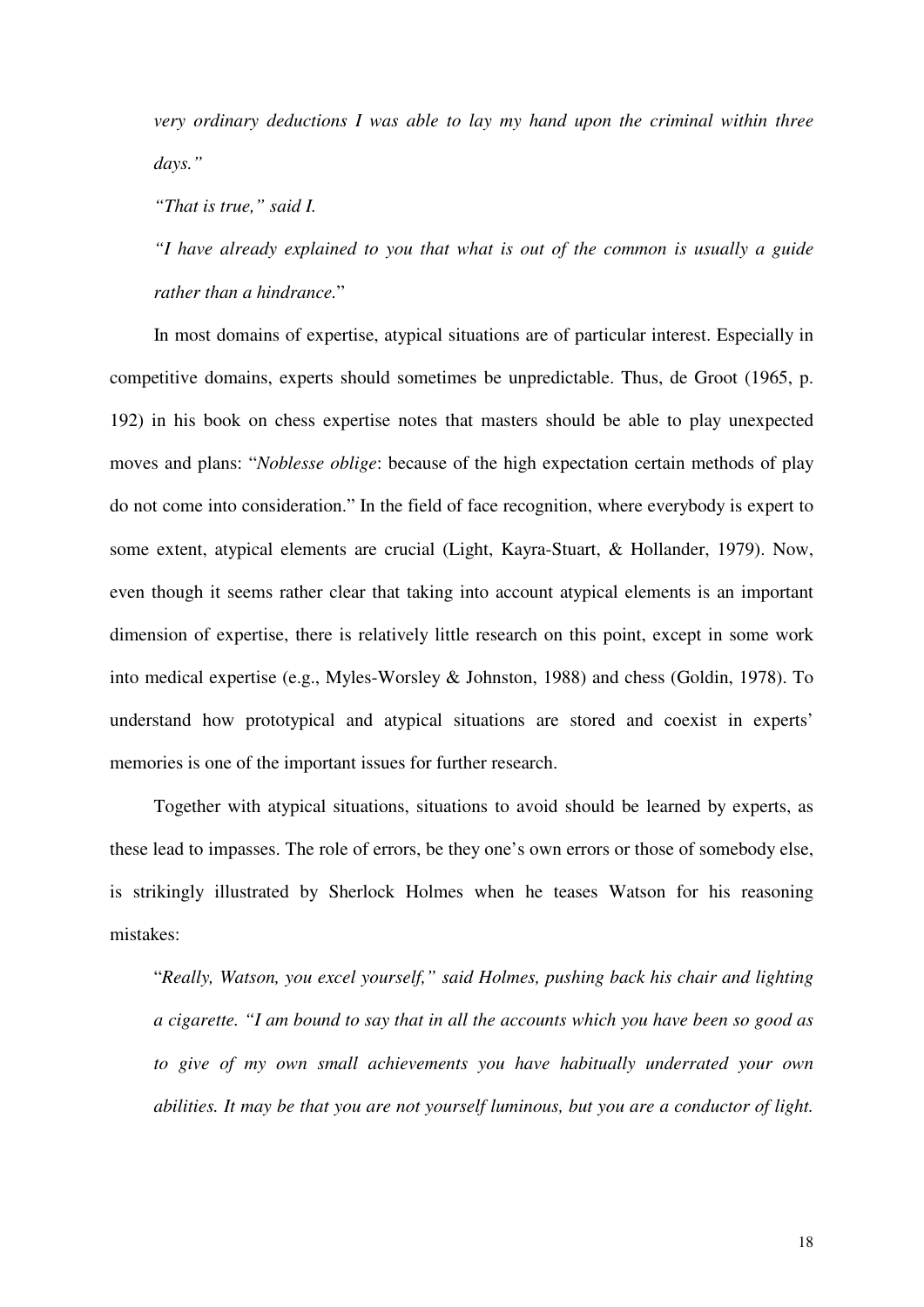*Some people without possessing genius have a remarkable power of stimulating it. I confess, my dear fellow, that I am very much in your debt."* 

*He had never said as much before, and I must admit that his words gave me keen pleasure, for I had often been piqued by his indifference to my admiration and to the attempts which I had made to give publicity to his methods. I was proud, too, to think that I had so far mastered his system as to apply it in a way which earned his approval. He now took the stick from my hands and examined it for a few minutes with his naked eyes. Then, with an expression of interest, he laid down his cigarette, and, carrying the cane to the window, he looked over it again with a convex lens.* 

*"Interesting, though elementary," said he, as he returned to his favourite corner of the settee. "There are certainly one or two indications upon the stick. It gives us the basis for several deductions."* 

*"Has anything escaped me?" I asked, with some self-importance. "I trust that there is nothing of consequence which I have overlooked?"* 

"*I am afraid, my dear Watson, that most of your conclusions were erroneous. When I said that you stimulated me I meant, to be frank, that in noting your fallacies I was occasionally guided towards the truth.* (Conan Doyle, 1901, pp. 669-670, *The Hound of the Baskervilles*)

Although the role of errors on memory retrieval has been shown in some domains (e.g., Didierjean & Nogry, 2004; Gick & McGarry, 1992; Patalano & Seifert, 1994), there remains much to understand about the role these phenomena play in expert memory.

A fourth aspect awaiting further developments concerns the role of emotions in expertise. In many domains the control of emotions is part of expertise, but, to this day, this dimension has been relatively under-researched. Chaffin and Imreh (2002) describe how,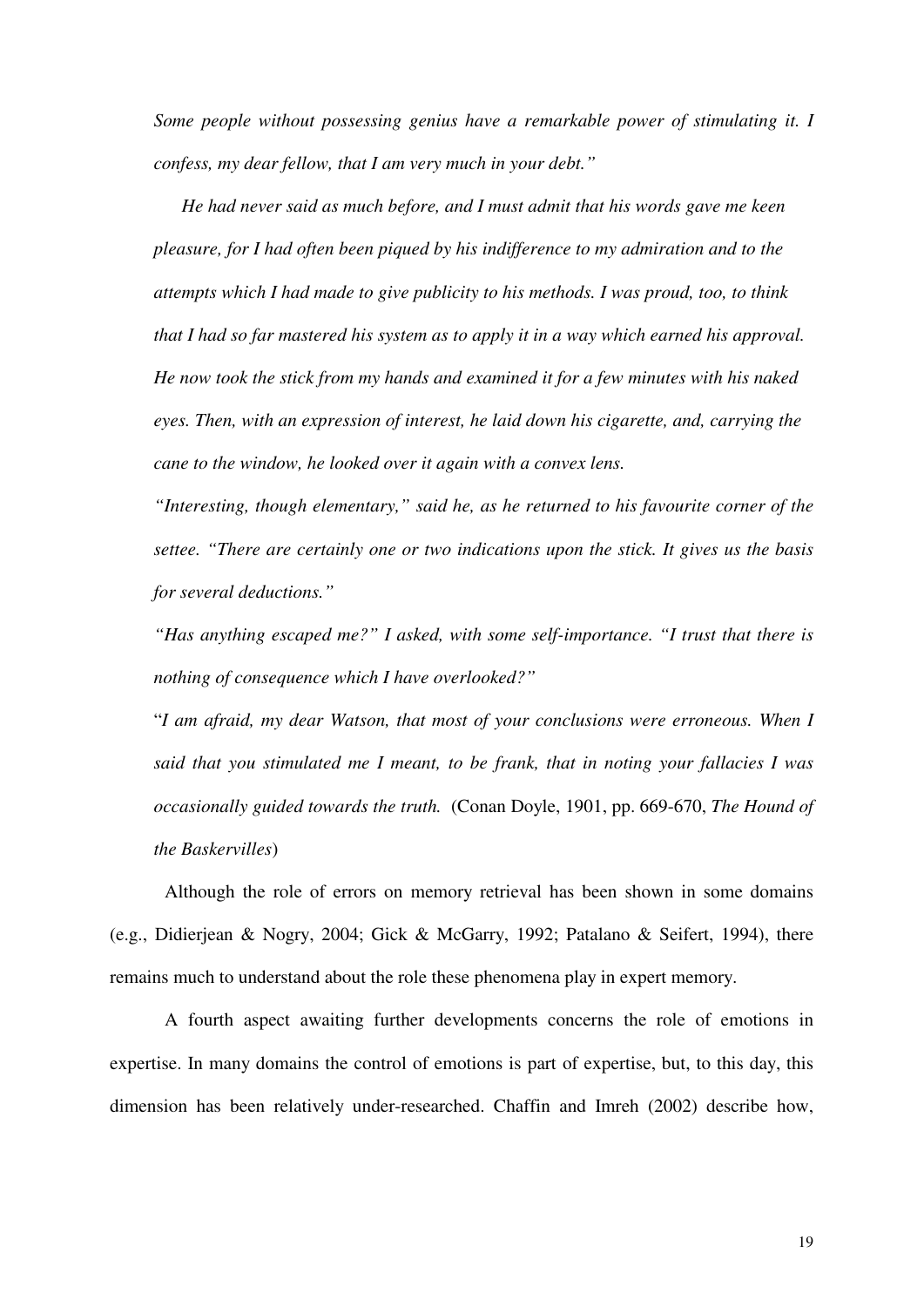when learning a piano concerto, an expert pianist associated passages of the piece to particular emotions. In chess, de Groot (1965, p. 195) observes that

 *If there are more moves that correspond to the direction (board goal), often while scanning the possibilities the subject "intuitively" choose a tentative favorite. Rarely does completely pure, comparative examining of different considerable moves or plans occur without a trace of emotional preference for one of them*.

Sherlock Holmes also mentions the influence that emotions can have on his art: *"But love is an emotional thing, and whatever is emotional is opposed to that true cold reason which I place above all things. I should never marry myself, lest I bias my judgment."* (Conan Doyle, 1890, p. 157, *The Sign of Four*)

Clearly, more studies should be carried out to better integrate the role of emotions to our understanding of expertise.

Finally, a dimension that should be pursued vigorously concerns the effects of aging on expert cognition (e.g., Charness, 1981a, 1981b, 1983, Charness, Tuffiash, Krampe, Reingold, & Vasyukova, 2005; Taylor, O'Hara, Mumenthaler, Rosen, & Yesavage, 2005). How do the various characteristics of cognitive expertise evolve with age? Thus, while Sherlock Holmes depicted himself as showing little interest to anything that did not relate to his art: "*Appreciation of nature found no place among his many gifts, and his only change was when he turned his mind from the evildoer of the town to track down his brother of the country*" (Conan Doyle, 1893, p. 423, *The Resident Patient*), he seems to evolve with age:

"*But you have retired, Holmes. We heard of you as living the life of a hermit among your bees and your books in a small farm upon the South Downs."* 

*"Exactly, Watson. Here is the fruit of my leisured ease, the magnum opus of my latter years*!" *He picked up the volume from the table and read out the whole title, Practical Handbook of Bee Culture, with Some Observations upon the Segregation of the Queen.*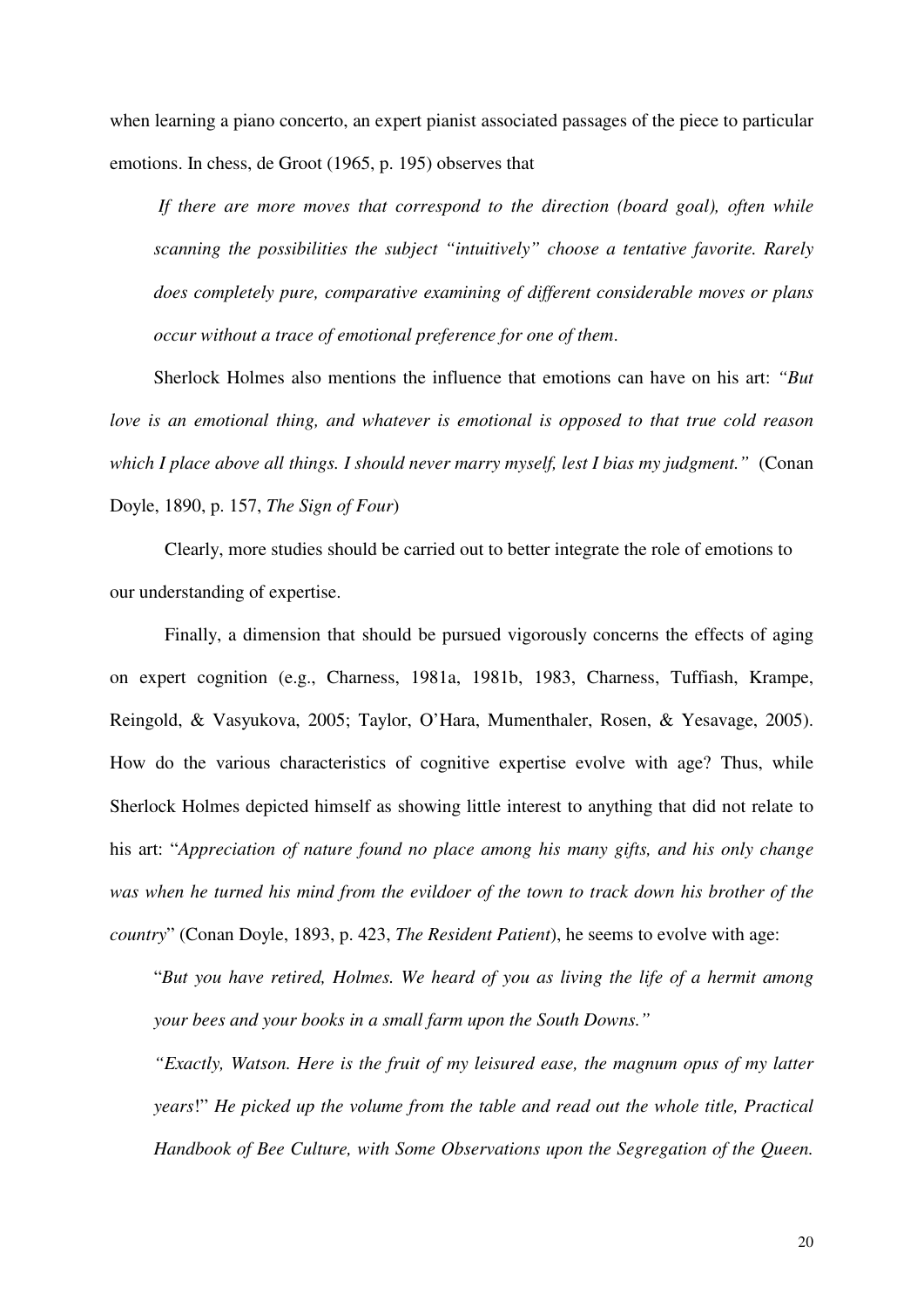*"Alone I did it. Behold the fruit of pensive nights and laborious days when I watched the little working gangs as once I watched the criminal world of London."* (Conan Doyle, 1917, p. 978, *His Last Bow*)

 While this question of aging is interesting in itself, it is also important for understanding the nature of the mechanisms underpinning expertise and cognition in general. With age, some mechanisms such as working memory and processing speed deteriorate (e.g., Craik & Salthouse, 2000; Parkin & Walter, 1991; Salthouse, 1996). By contrast, others remain stable, such as implicit memory (e.g., Hultsch, Masson, & Small, 1991) or implicit learning (e.g., Salthouse, McGuthry, & Hambrick, 1999). By studying the effects of age on expertise, one is likely to better understand the weight of these factors in different domains of expertise (e.g., Mireless & Charness, 2002).

 The extracts from Sherlock Holmes's adventures that we have presented in this article also illustrate another important question concerning expertise: to what extent is cognitive expertise in one domain transferable to other domains? Some studies show that experts' performance can be inferior to that of intermediates in some tasks (e.g., Schmidt & Boshuizen, 1993; Voss, Vesonder, & Spilich, 1980; Wiley, 1998). However, in most of these studies, the chosen tasks are precisely constructed to have a link with the domain of expertise, but in which knowledge underpinning expertise leads to inferior performance. Take for example the "intermediate effect" found in medical expertise, where medicine students, although they provide weaker diagnoses than expert physicians, recall more information from the clinical case they had to diagnose (Schmidt  $&$  Boshuizen, 1993). This type of effects probably relates to the generalisation capacity typical of expert memory, as discussed in the first part of our article. But the development of more abstract knowledge is often synonymous of transfer in the literature. An important topic for further research is to investigate to which extent certain types of cognitive expertise are transferable to other domains.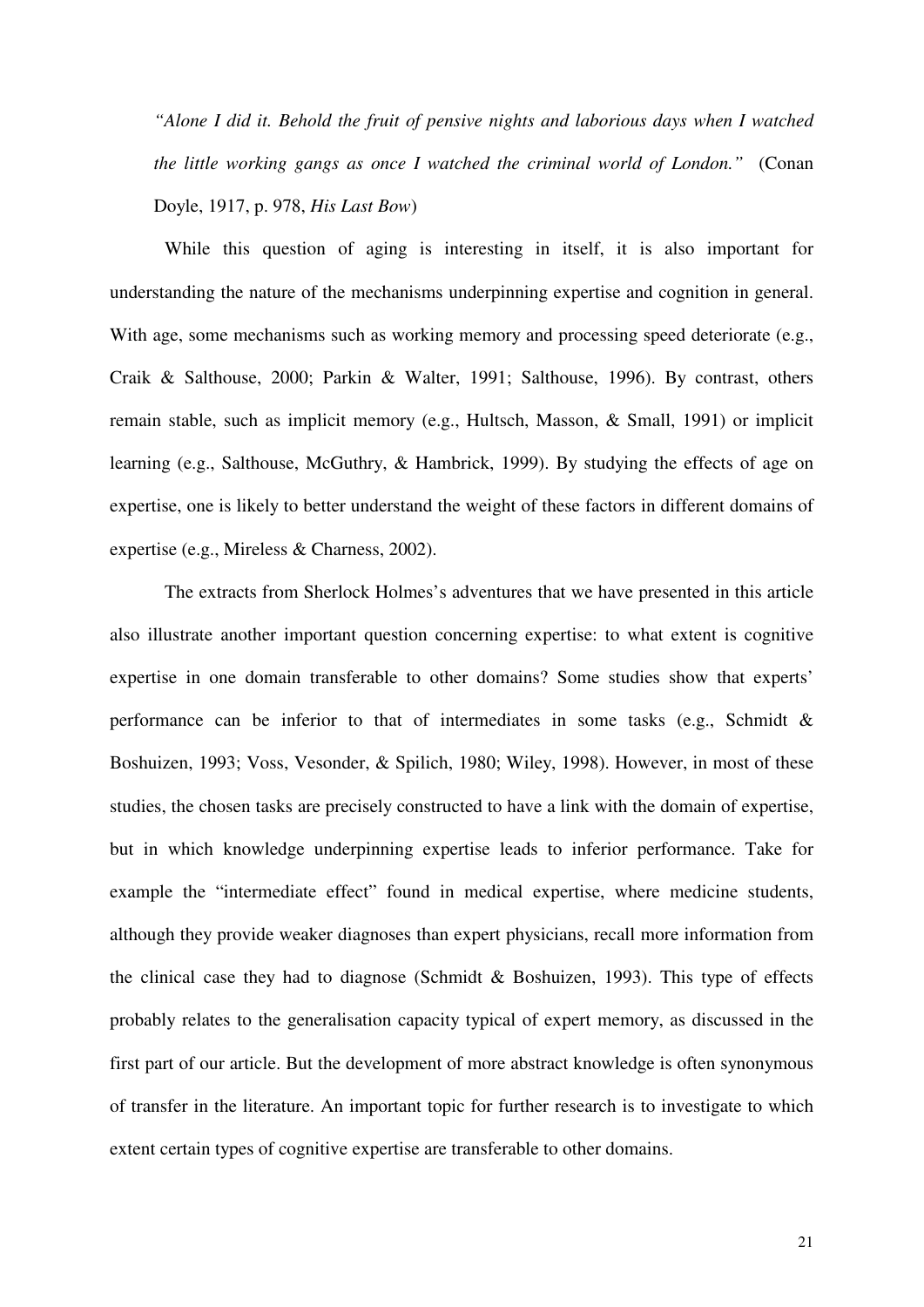## **Conclusion**

 When he explains his art to Watson, Sherlock Holmes unwittingly offers a good overview of our current knowledge of cognitive expertise, but he also raises a number of issues that certainly remain to be studied in the future. However, Sherlock Holmes's declared will to verbalise what relates to his art also brings about two important points. Firstly, the role of language in expertise. It is possible that providing explanations to Watson *contributes* to Sherlock Holmes's expertise by forcing him to develop a verbal expertise. Some studies show that, in domains such as face expertise (Schooler & Engstler-Schooler, 1990) or wine expertise (Melcher & Schooler, 1996), verbalisations on an example actually deteriorate its memory trace if perceptual expertise is not accompanied by a verbal expertise of the domain. Thus, wine lovers who do not have the enological vocabulary necessary for describing wine memorized wines they had described less well than wines about which they did not provide verbalizations (Melcher & Schooler, 1996). In contrast to these studies showing the importance of verbal knowledge, other studies in chess show that verbal interfering tasks do not affect players' performance much (Robbins et al., 1995; Saariluoma, 1992b). On this basis, most models of cognitive expertise propose a memory organisation essentially based on perceptual knowledge. An important goal for future research is to understand the link between perceptual and verbal knowledge.

 Finally, do Sherlock Holmes's verbalisations reflect all the aspects of his art? Nothing is less sure. While there are numerous studies in psychology dealing with implicit memory, only few of them deal with this type of memory with experts (see for example Beilock, Carr, MacMahon & Starkes, 2002). However, it is likely that knowledge of an implicit, nonverbalisable kind lies at the basis of cognitive expertise—what is sometimes called "intuition." Thus, de Groot (1965, p. 306) in his seminal work on chess expertise observed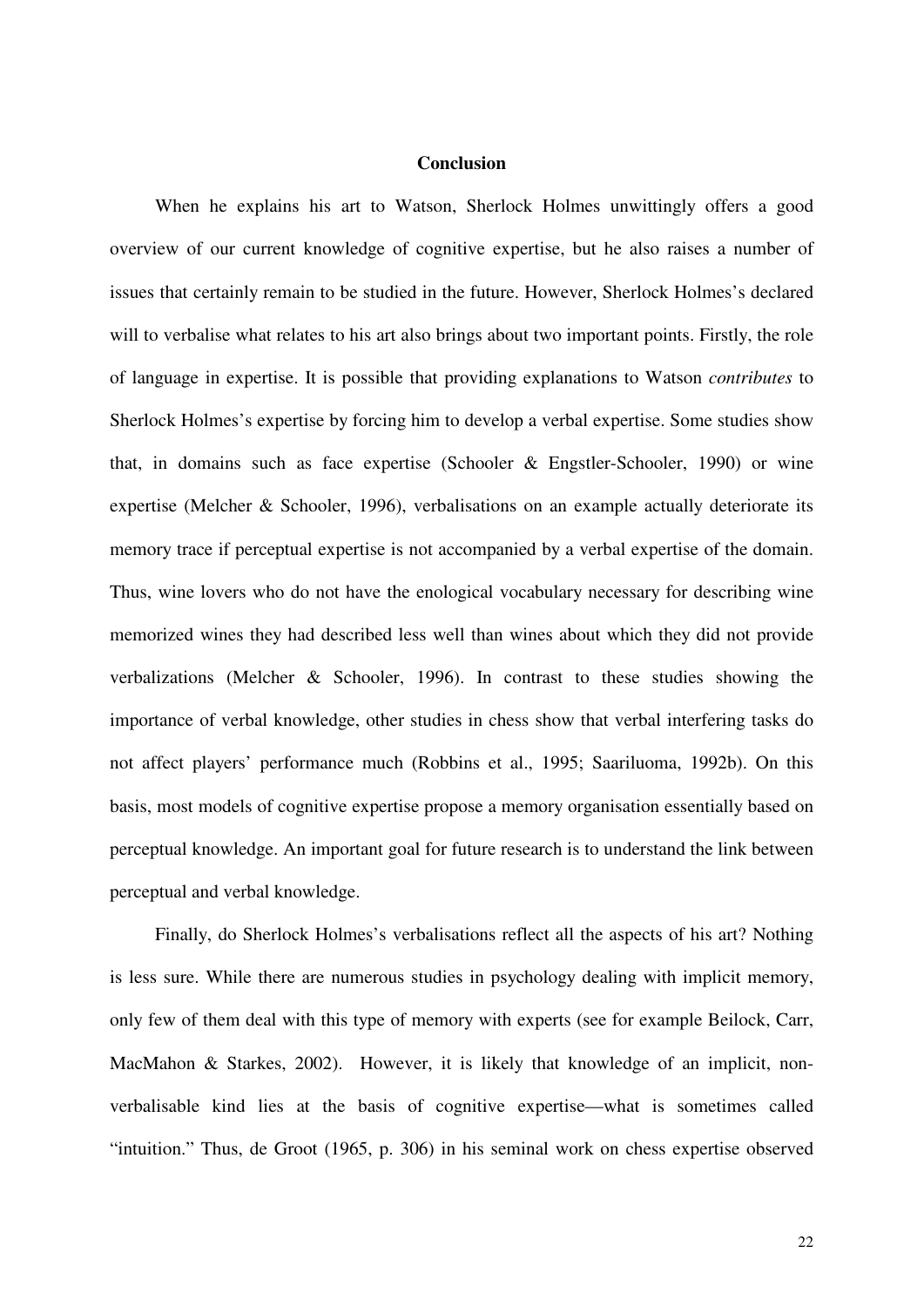that "*A master does not search for a good move, he sees it*." This aspect of expertise, likely to influence Sherlock Holmes as much as any less virtual expert, still remains to be explored.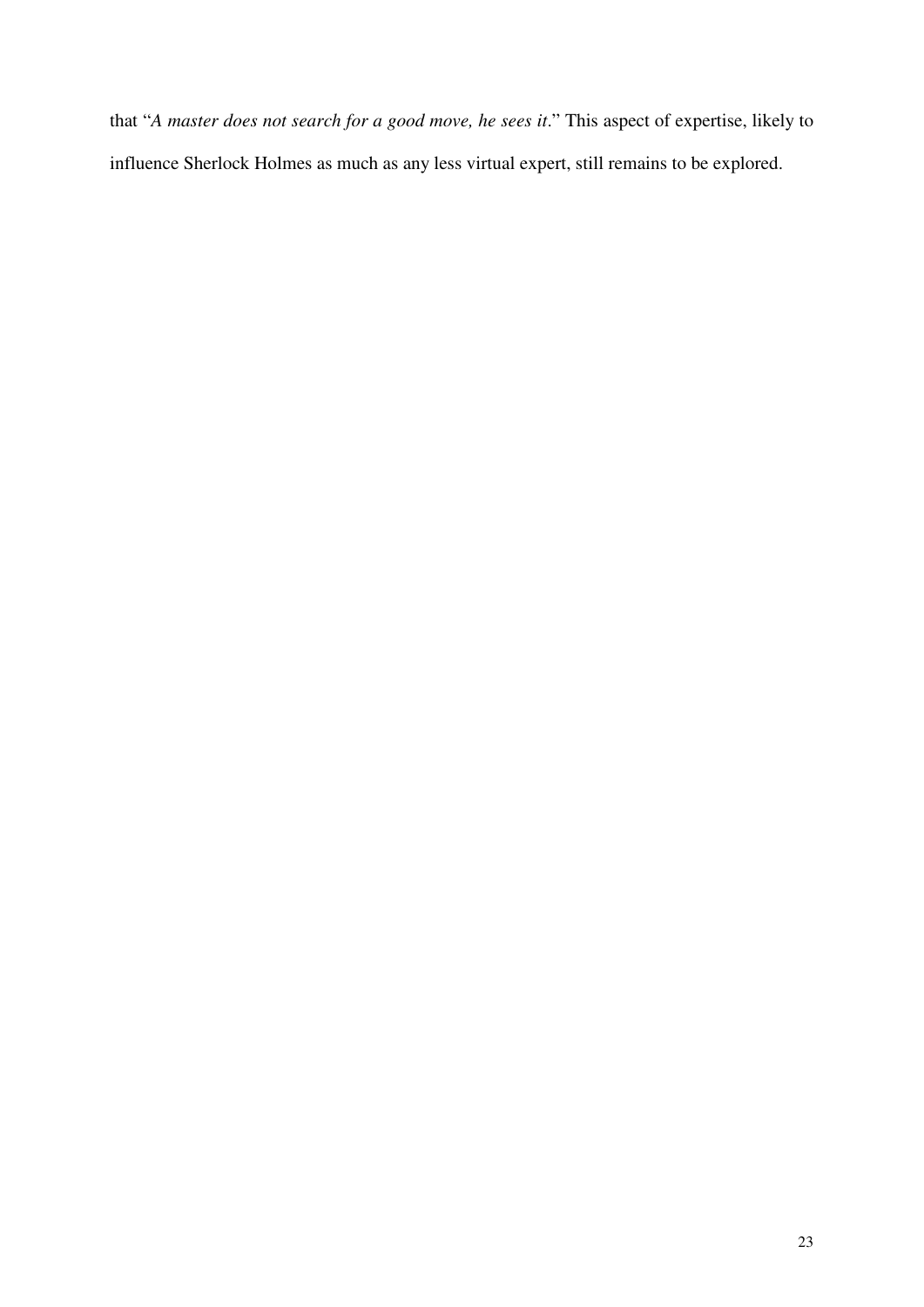## **References:**

- Barfield, W. (1986). Expert-novice difference for software: Implications for problem solving and knowledge acquisition. Behaviour and Information Technology, 5, 15-29.
- Beilock, S. L., Carr, T., MacMahon, C., & Starkes, J. L. (2002). When paying attention becomes counterproductive: Impact of divided versus skill-focused attention on novices and experiences performance of sensorimotor skills. Journal of Experimental Psychology: Applied, 8, 6-16.
- Bilalić, M., McLeod, P., & Gobet, F. (in press). Does chess need intelligence? A study with young chess players. Intelligence.
- Binet, A. (1894). Psychologie des grands calculateurs et joueurs d'échecs. Paris: Hachette. [Reedited by Slatkine Ressources, Paris, 1981]
- Chaffin, R., & Imreh, G. (2002). Practicing perfection: Piano performance as expert memory. Psychological Science, 13, 342-349.
- Charness, N. (1981a). Search in chess: Age and skill differences. Journal of Experimental Psychology: Human Perception and Performance, 7, 467-476.
- Charness, N. (1981b). Visual short-term memory and aging in chess players. Journal of Gerontology, 36, 615-619.
- Charness, N. (1983). Age, skill, and bridge bidding: A chronometric analysis. Journal of Verbal Learning and Verbal Behavior, 22, 406-416.
- Charness, N., Reingold, E., Pomplun, M., & Stampe, D. M. (2001). The perceptual aspect of skilled performance in chess: Evidence from eye movements. Memory & Cognition, 29, 1146-1152.
- Charness, N., Tuffiash, M., Krampe, R., Reingold, E., & Vasyukova, E. (2005). The role of deliberate practice in chess expertise. Applied Cognitive Psychology, 19, 151-165.
- Chase, W. G., & Simon, H. A. (1973). Perception in chess. Cognitive Psychology, 4, 55-81.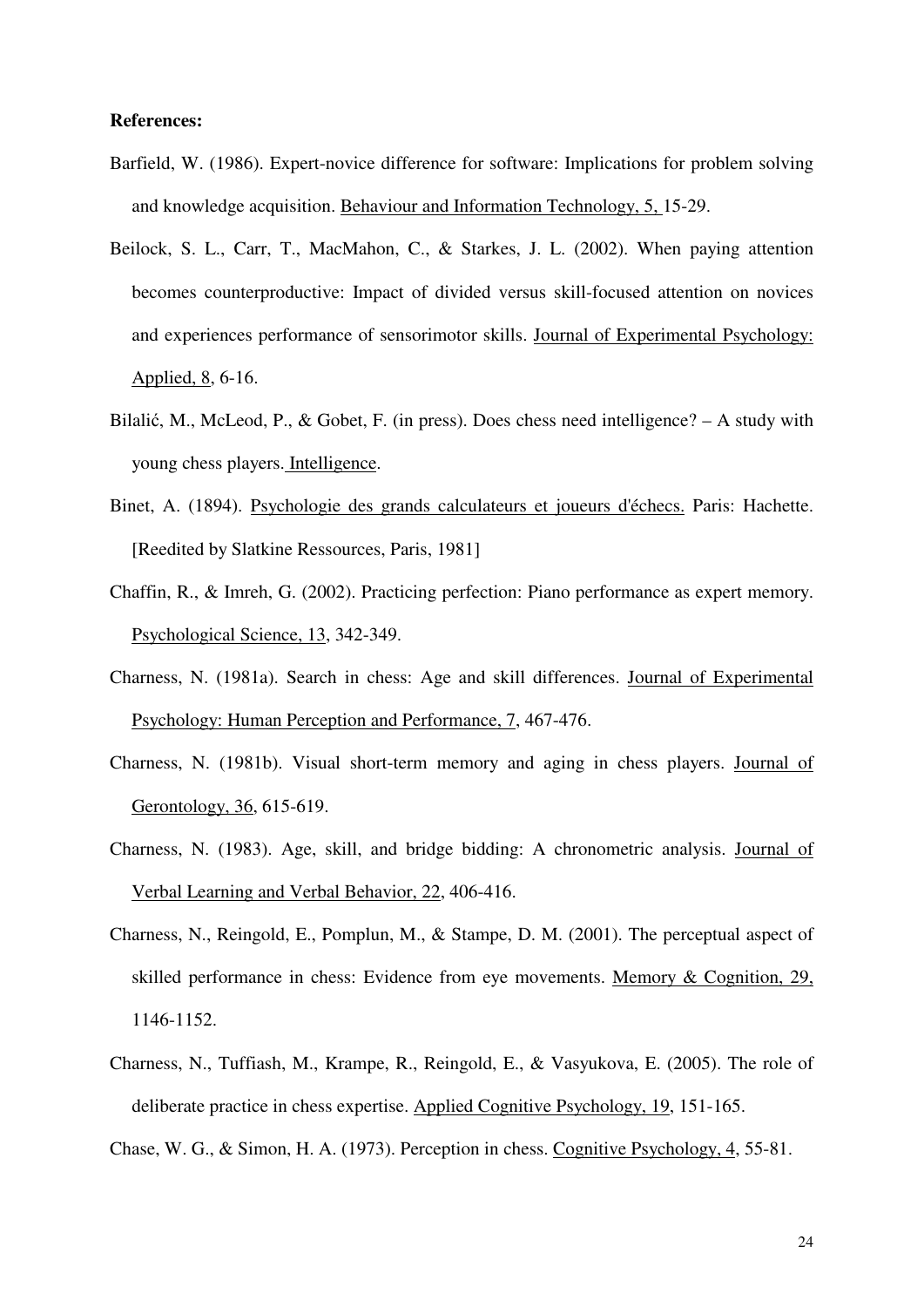- Chi, M.T.H., Bassok, M., Lewis, R., Reimann, P., & Glaser, R. (1989). Self-explanations: How students study and use examples in learning to solve problems. Cognitive Science, 13, 145-182.
- Chi, M. T. H., De Leeuw, N., Chiu, M. H., & La Vancher, C. (1994). Eliciting selfexplanations improves understanding. Cognitive Science, 18, 439-477.
- Chi, M. T. H., Feltovich, P. J., & Glaser, R. (1981). Categorization and representation of physics problems by experts and novices. Cognitive Science, 5, 121-152.
- Cleveland, A. A. (1907). The psychology of chess and of learning to play it. The American Journal of Psychology, XVIII, 269-308.
- Conan Doyle, A. (1981). The Penguin complete Sherlock Holmes. London: Penguin.
- Cooke, N. J., Atlas, R. S., Lane, D. M., & Berger, R. C. (1993). Role of high-level knowledge in memory for chess positions. American Journal of Psychology, 106, 321-351.
- Cooley, J. (1961). A study of the relation between certain mental and personality traits and ratings of musical abilities. Journal of Research in Music Education, 9, 108-117.
- Craik, F. I. M., & Salthouse, T. A. (2000). The handbook of aging and cognition. Mahwah, NJ, US: Lawrence Erlbaum Associates.
- de Groot, A.D. (1946). Het denken van den schaker. Amsterdam: Noord Hollandsche.
- de Groot, A.D. (1965). Thought and choice in chess (1st ed.). The Hague: Mouton Publishers.
- de Groot, A.D., & Gobet, F. (1996). Perception and memory in chess. Heuristics of the professional eye. Assen: Van Gorcum.
- Didierjean, A., & Marmèche E. (2005). Anticipatory representation of visual basketball scenes by novice and expert players. Visual Cognition, 12*,* 265-283.
- Didierjean, A., & Nogry, S. (2004). Reducing structural-element salience on a source problem produces later success in analogical transfer: What role does source difficulty play? Memory & Cognition, 32*,* 1053-1064*.*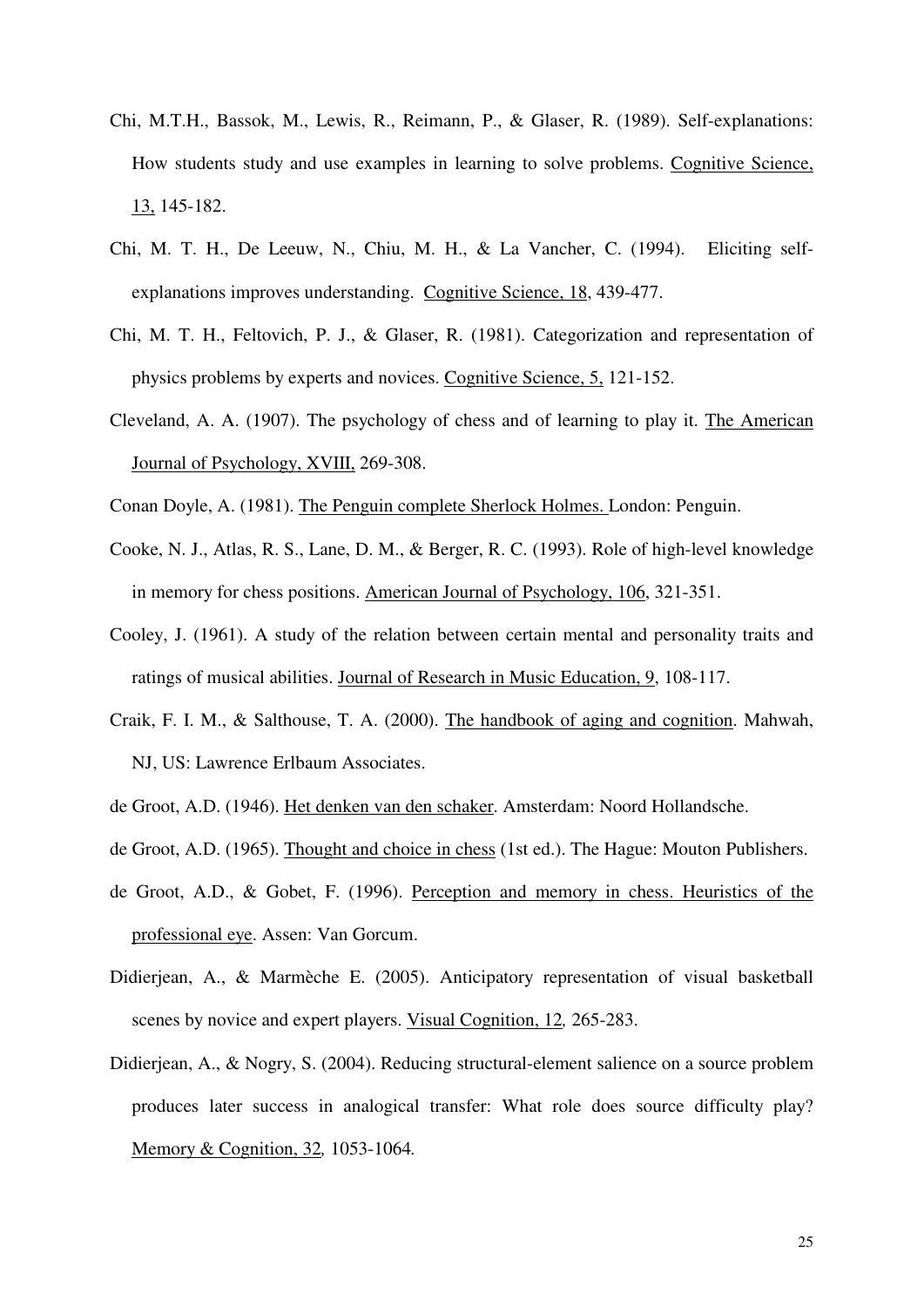- Ericsson, K. A., Delaney, P. F., Weaver, G., & Mahadevan, R. (2004). Uncovering the structure of a memorist's superior "basic" memory capacity. Cognitive Psychology, 49, 191-237.
- Ericsson, K.A., & Kintsch, W. (1995). Long-term working memory. Psychological Review, 102, 211-245.
- Ericsson, K.A., & Kintsch, W. (2000). Shortcomings of generic retrieval structures with slots of the type that Gobet (1993) proposed and modelled. British Journal of Psychology, 91, 571-590.
- Ericsson, K. A., Krampe, R. T., & Tesch-Römer, C. (1993). The role of deliberate practice in the acquisition of expert performance. Psychological Review, 100, 363-406.
- Ericsson, K. A., & Polson, P. G. (1988). An experimental analysis of a memory skill for dinner orders. Journal of Experimental Psychology: Learning, Memory, and Cognition, 14, 305-316.
- Ferrari, V., Didierjean, A., & Marmèche, E. (2006). Dynamic perception in chess. The Quarterly Journal of Experimental Psychology, 59, 397-410.
- Frydman, M., & Lynn, R. (1992). The general intelligence and spatial abilities of gifted young Belgian chess players. British Journal of Psychology, 83, 233−235.
- Gick, M. L., McGarry, S. J. (1992). Learning from mistakes: Inducing analogous solution failures to a source problem produces later successes in analogical transfer. Journal of Experimental Psychology: Learning, Memory, and Cognition, 18, 623-639.
- Gobet, F. (1997). A pattern-recognition theory of search in expert problem solving. Thinking and Reasoning, 3, 291-313.

Gobet, F. (1998a). Chess thinking revisited. Swiss Journal of Psychology, 57, 18-32.

Gobet, F. (1998b). Expert memory: Comparison of four theories. Cognition, 66, 115-152.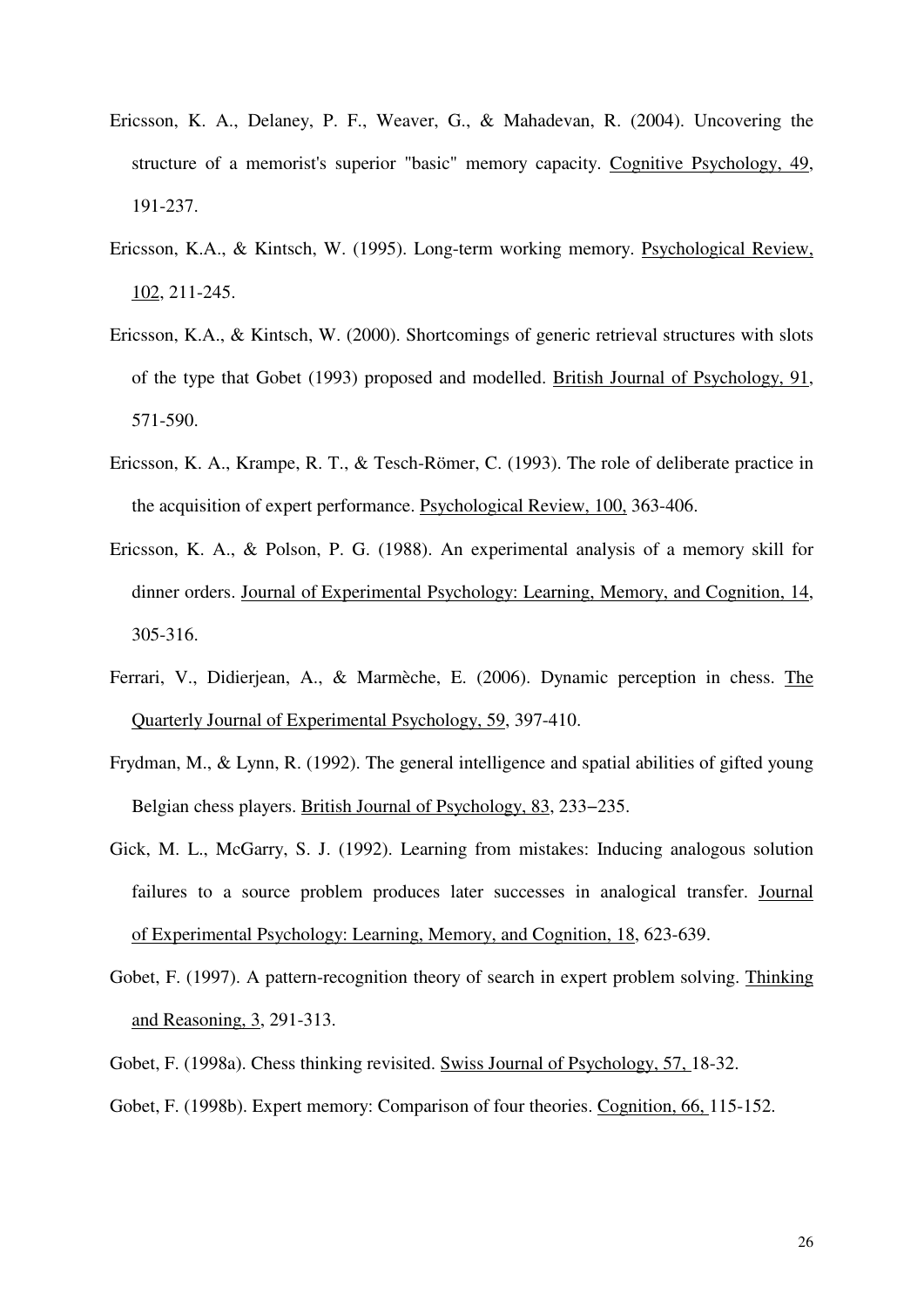- Gobet, F. (2000a). Some shortcomings of long-term working memory. British Journal of Psychology, 91, 551-570.
- Gobet, F. (2000b). Retrieval structures and schemata: A brief reply to Ericsson and Kintsch, British Journal of Psychology. 91, 591-594.
- Gobet, F., Campitelli. G., & Waters, A. J. (2002). Rise of human intelligence: Comments on Howard (1999). Intelligence, 30*,* 303-311*.*
- Gobet, F., & Simon, H.A. (1996a). Templates in chess memory: A mechanism for recalling several boards. Cognitive Psychology, 31, 1-40.
- Gobet, F., & Simon, H.A. (1996b). The roles of recognition processes and look-ahead search in time-constrained expert problem solving: Evidence from grand-master level chess. Psychological Science, 7, 52-55.
- Gobet, F., & Simon, H. A. (2000). Five seconds or sixty? Presentation time in expert memory. Cognitive Science, 24, 651-682.
- Goldin, S. E. (1978). Memory for the ordinary: Typicality effects in chess memory. Journal of Experimental Psychology: Human Learning and Memory, 4, 605-616.
- Hammond, K. J. (1990). Case-cased planning: A framework for planning from experience. Cognitive Science, 14, 385-443.
- Hanson, N. R. (1958). Patterns of discovery. Cambridge, MA: The Cambridge University Press.
- Helmbold, N., Rammsayer, T., & Altenmüller, E. (2005). Differences in primary mental abilities between musicians and nonmusicians. Journal of Individual Differences, 26, 74- 85.
- Henderson, J.M., & Hollingworth, A. (1999). High-level scene perception. Annual Review of Psychology, 50, 243-271.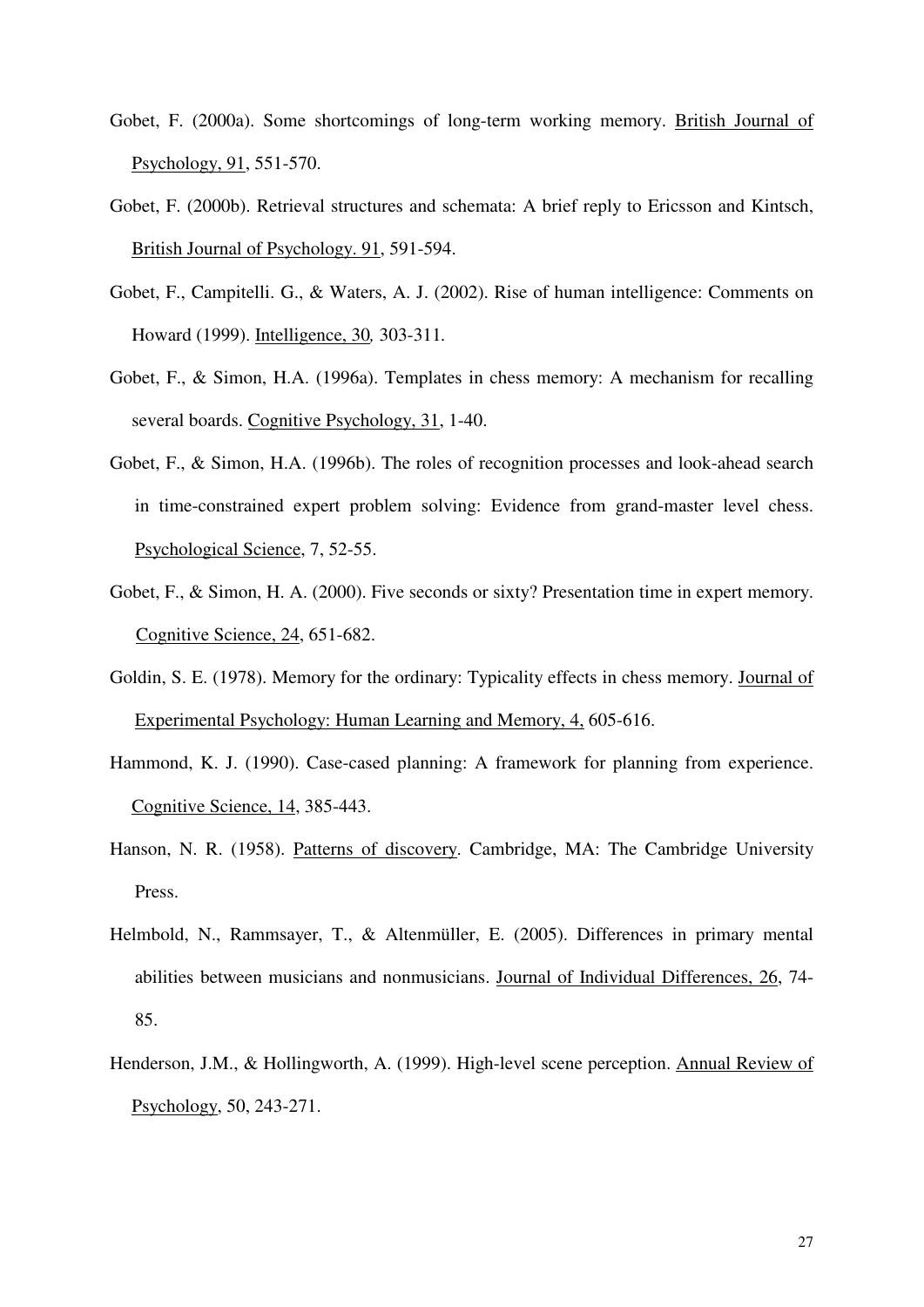Hodges, N.J., Kerr, T., Starkes, J.L., Weir, P., & Nananidou, A. (2004). Predicting performance from deliberate practice hours for triathletes and swimmers: What, when and where is practice important? Journal of Experimental Psychology: Applied, 10, 219-237

Holding, D. H. (1985). The psychology of chess skill*.* Hillsdale, NJ: Erlbaum.

- Holding, D. H. (1989). Evaluation factors in human tree search. American Journal of Psychology, 102, 103-108.
- Horgan, D. D. (1992). Children and chess expertise: The role of calibration. Psychological Research/Psychologische Forschung, 54, 44-50.
- Horgan, D. & Morgan, D., (1990). Chess expertise in children. Applied Cognitive Psychology, 4, 109-128.
- Howe, M. J. A., Davidson, J. W., & Sloboda, J. A. (1998). Innate talents: Reality or myth? Behavioral and Brain Sciences, 21, 399-442.
- Hultsch, D.F., Masson, M.E.J., & Small, B.J. (1991). Adult age differences in direct and indirect tests of memory. Journal of Gerontology: Psychological Sciences, 46, P22-P30.

Kolodner, J. (1993). Case-based reasoning. San Mateo, Morgan Kaufman Publishers.

- Larkin, J. H., McDermott, J., Simon, D. P., & Simon, H. A. (1980). Expert and novice performance in solving physics problems. Science, 208, 1335-1342.
- Laurent, E., Ward, P., Williams, A. M., & Ripoll, H. (2006). Expertise in basketball modifies perceptual discrimination abilities, underlying cognitives processes, and visual behaviours. Visual Cognition, 13, 247-271.
- Light, L. L., Kayra-Stuart, F. & Hollander, S. (1979). Recognition memory for typical and unusual faces. Journal of Experimental Psychology: Learning, Memory and Cognition, 5, 212-228.

Luria, A. R. (1968). The mind of a mnemonist. New York: Avon.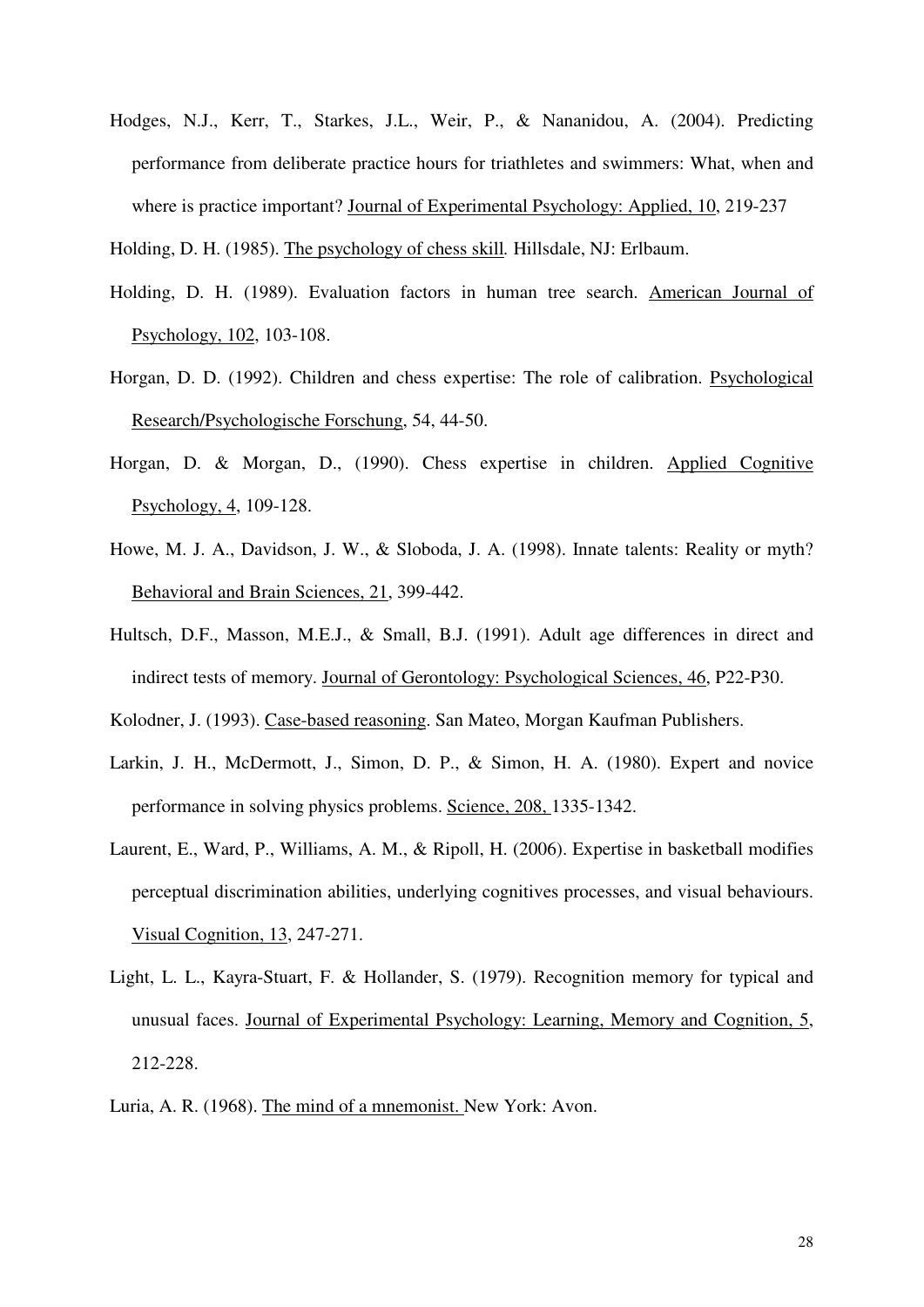- McGregor, S. J., & Howes, A. (2002). The role of attack and defense semantic in skilled players' memory for chess positions. Memory & Cognition, 30, 707-717.
- Melcher, J.M., & Schooler, J.W. (1996). The misremembrance of wines past: Verbal and perceptual expertise differentially mediate verbal overshadowing of taste memory. Journal of memory and language, 35*,* 231-245.
- Mireles, D. E., & Charness, N. (2002). Computational explorations of the influence of structured knowledge on age-related cognitive decline. Psychology and Aging, 17, 245- 259.
- Myles-Worsley, M., Johnston, A. J., & Simons, M. A. (1988). The influence of expertise on X-Ray image processing. Journal of Experimental Psychology: Learning, Memory and Cognition, 14, 553-557.
- Norman, G. R., Brooks, L. R., & Allen, S. W. (1989). Recall by expert medical practitioners ans novices as a record of processing attention. Journal of Experimental Psychology: Learning, Memory and Cognition, 15, 1166-1174.
- Parkin, A. J., & Walter, B. M. (1991). Aging, short-term memory and frontal dysfunction. Psychology & Aging, 7, 290-298.
- Patalano, A. L., & Seifert, C. M. (1994). Memory for impasses during problem solving. Memory & Cognition, 22, 234-242.
- Patel, V. L., & Groen, G. J. (1986). Knowledge based solution strategies in medical reasoning. Cognitive Science, 10, 91-116.
- Radford, J. (1999). The intelligence of Sherlock Holmes and other three-pipe problems. London: Sigma Forlag.
- Reingold, E.M., Charness, N., Pomplun, M., & Stampe, D.M. (2001). Visual span in expert chess players: Evidence from eye movements. Psychological Science, 12, 48-55.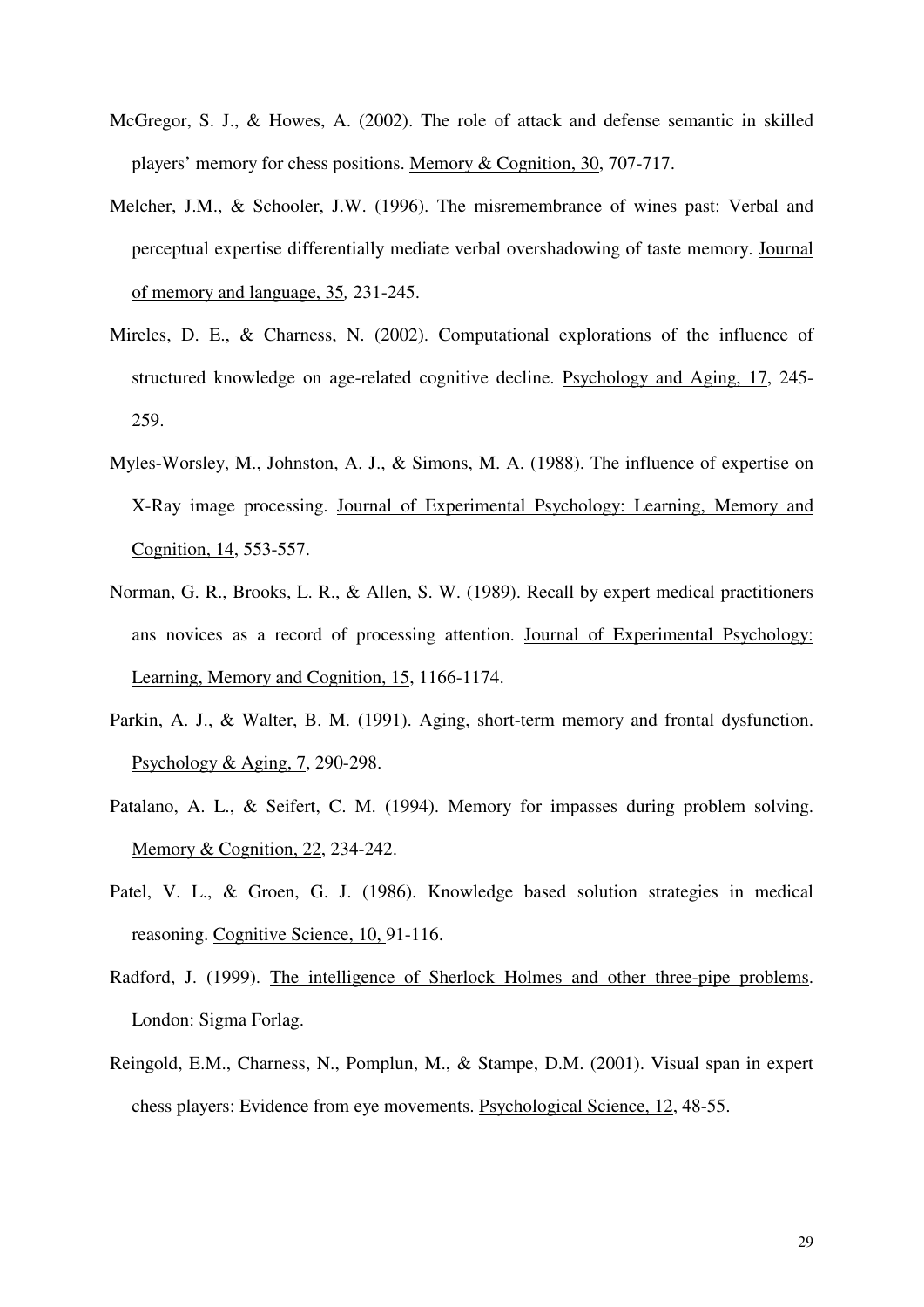- Reingold, E. M., Charness, N., Schultetus, R. S., & Stampe, D. M. (2001). Perceptual automaticity in expert chess players: Parallel encoding of chess relations. Psychonomic Bulletin & Review, 8, 504-510.
- Rikers, R. M. J. P., Schmidt, H. G., & Boshuizen, H. P. A. (2002). On the constraints of encapsulated knowledge: Clinical case representations by medical experts and subexperts. Cognition and Instruction, 20, 27–45.
- Robbins, T. W., Anderson, E., Barker, D. R., Bradley, A. C., Fearnyhough, C., Henson, R., et al. (1995). Working memory in chess. Memory and Cognition, 24, 83-93.
- Saariluoma, P. (1990). Apperception and restructuring in chess players' problem solving. In K. J. Gilhooly, M. T. G. Keane, R. H. Logie & G. Erdos (Eds.), Lines of thought: Reflections on the psychology of thinking (Vol. 2, pp. 41-57). New York: John Wiley Sons Ltd.
- Saariluoma, P. (1992a). Error in chess: The apperception-restructuring view. Psychological Research/Psychologische Forschung, 54, 17-26.
- Saariluoma, P. (1992b). Visuospatial and articulatory interference in chess players' information intake. Applied Cognitive Psychology, 6, 77-89.
- Salthouse, T. A. (1996). The processing-speed theory of adult age differences in cognition. Psychological Review, 103, 403-428.
- Salthouse*,* T. A., McGuthry, K. E., & Hambrick, D. Z. (1999). Framework for analyzing and interpreting differential aging patterns: Application to three measures of implicit learning. Aging, Neuropsychology & Cognition, 6, 1-18.
- Schank, R. C. (1982). Dynamic memory: A theory of reminding and learning in computers and people. Cambridge, Cambridge University Press.
- Schmidt, H. G., & Boshuizen, H. P. A. (1993). On the origin of intermediate effects in clinical case recall. Memory & Cognition, 21, 338-351.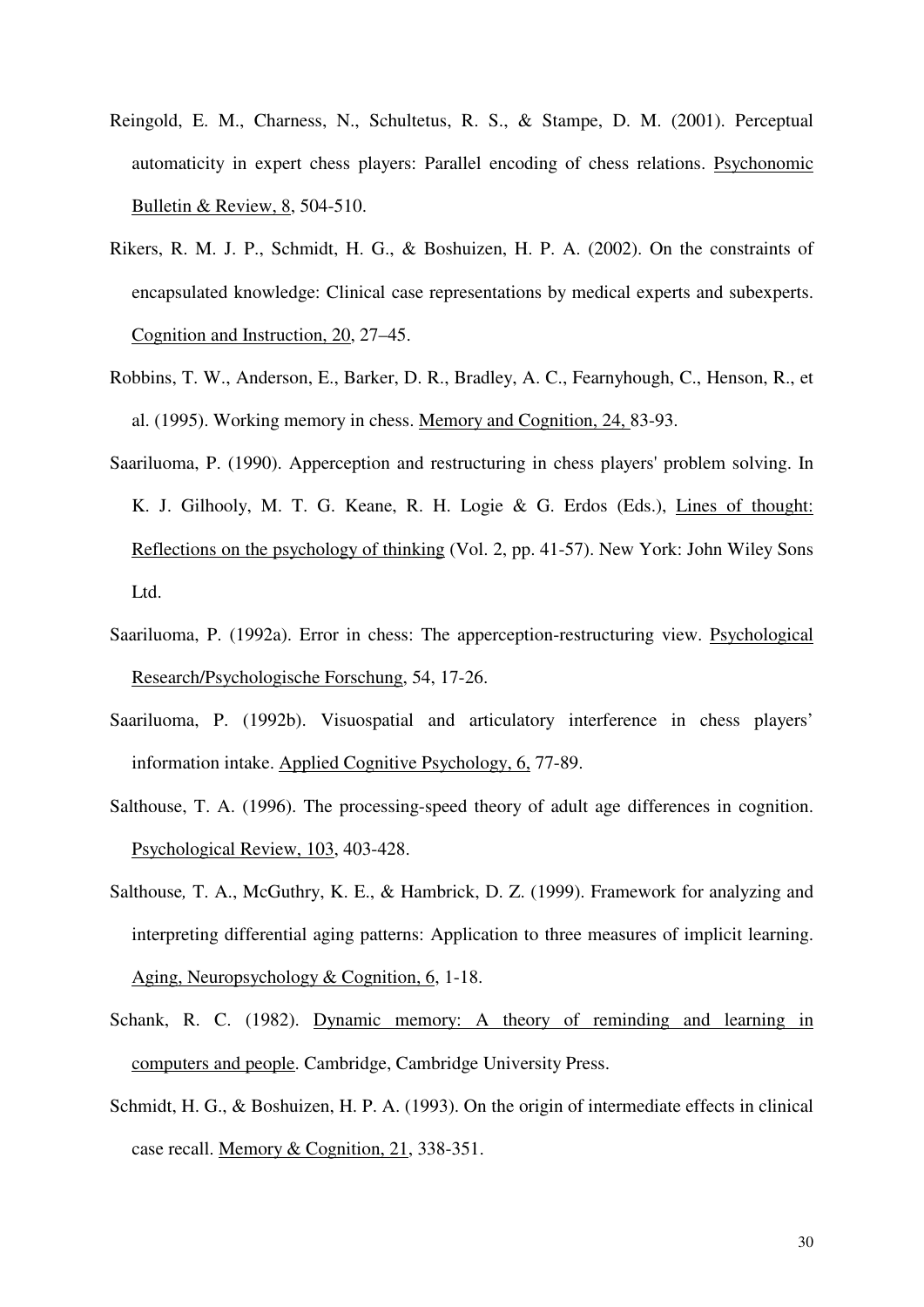Schooler, J. W., & Engstler-Schooler, T. Y. (1990). Verbal overshadowing of visual memories: Some things are better left unsaid. Cognitive Psychology, 22, 36-71.

Snyder, L. J. (2004). Sherlock Holmes: Scientific detective. Endeavour, 28, 104-108.

- Staszewski, J. J. (1988). Skilled memory and expert mental calculation. In M. T. H. Chi, R. Glaser, & M. J. Farr (Eds.), The nature of expertise (pp. 71-128). Hillsdale, NJ: Erlbaum.
- Sternberg, R. J. (1996). Costs of expertise. In K. A. Ericsson (Ed.), The road to excellence: The acquisition of expert performance in the arts and sciences, sports, and games (pp. 347– 354). Inc., Hillsdale, NJ, England: Lawrence Erlbaum Associates.
- Taylor, J. L., O'Hara, R., Mumenthaler, M. S., Rosen, A. C., & Yesavage, J. A. (2005). Cognitive ability, expertise, and age differences in following air-traffic control instructions. Psychology and Aging, 20, 117-133.
- Unterrainer, J.M., Kaller, C.P., Halsband, U., Rahm, B. (2006) Planning abilities and chess: a comparison of chess and non-chess players on the Tower of London task. British Journal of Psychology, 97, 299-311.
- Van Gelder, T., & Bisset, M. (2004). Cultivating expertise in informal reasoning. Canadian Journal of Experimental Psychology, 58, 142-152.
- Van Gog, T., Paas, F., & Van Merrienboer, J. J. G. (2005). Uncovering expertise-related differences in troubleshooting performance: Combining eye movement and concurrent verbal protocol data. Applied Cognitive Psychology, 19, 205-221.
- Van Lehn, K. (1998). Analogy events: How examples are used during problem solving. Cognitive Science, 22, 347-388.
- Voss, J. F., Vesonder, G. T., & Spilich, H. (1980). Text generation and recall by highknowledge and low knowledge individuals. Journal of Verbal Learning & Verbal Behavior, 19, 651-667.